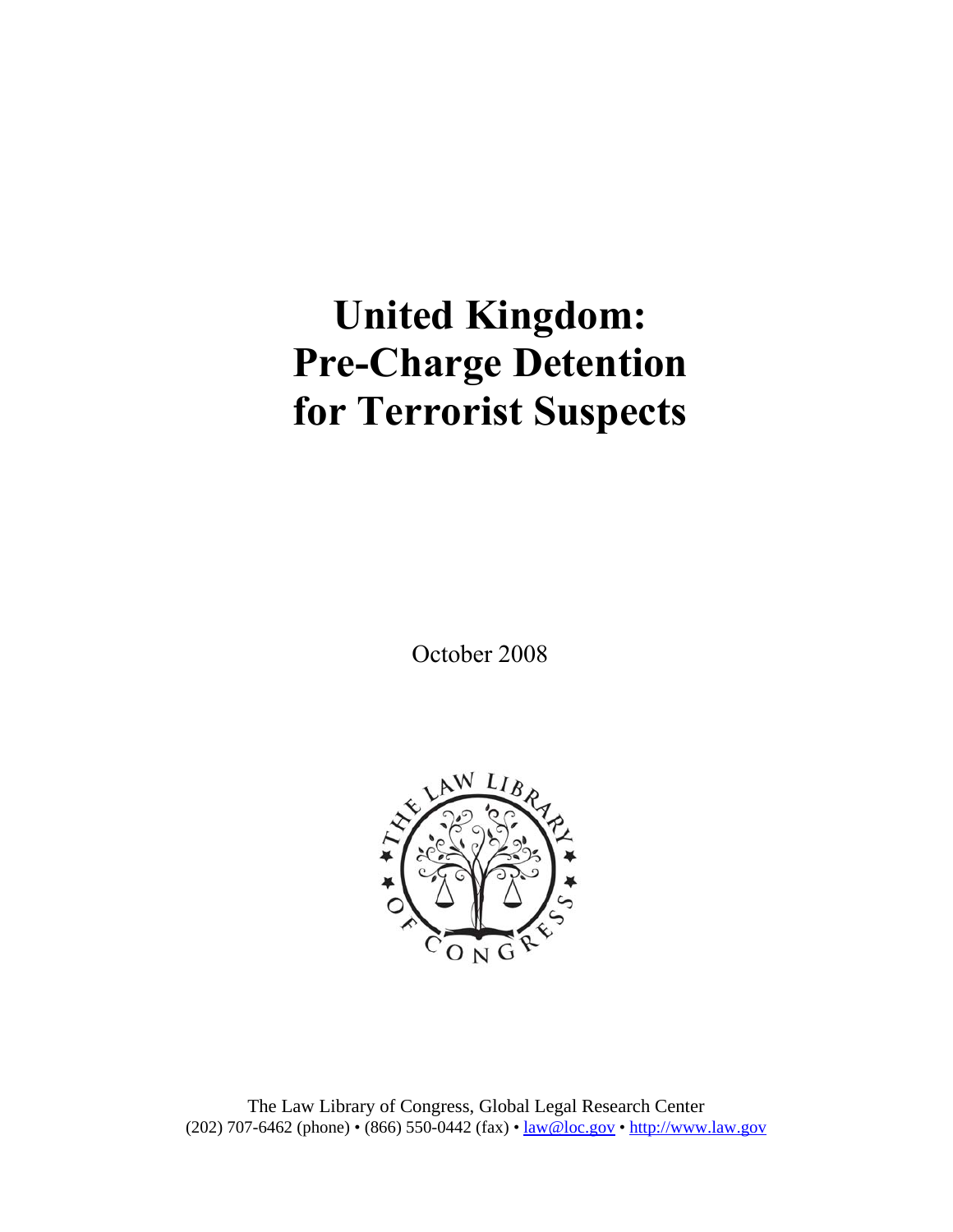# **LAW LIBRARY OF CONGRESS**

#### **UNITED KINGDOM**

#### **Pre-Charge Detention for Terrorist Suspects**

*Clare Feikert Senior Law Specialist*

*The United Kingdom has faced the issue of terrorism for several decades. It has more recently faced the issue of legislating against the terrorist threat whilst complying with the European Convention on Human Rights. One of the UK's anti-terrorism measures is the pre-charge detention of terrorist suspects for up to twenty eight days without charge. During the summer of 2008 the government attempted to further extend this period to forty two days, but were ultimately unsuccessful. The continued efforts of the government to protect the national security of the UK whilst protecting the civil liberties of its citizens is an ongoing struggle with no clear solution.* 

*"We strive to achieve the appropriate balance between the measures necessary to deal with the very real threat to national security posed by terrorism and the need to avoid diminishing the civil and human rights of the population." COUNTER-TERRORISM POLICY AND HUMAN RIGHTS: 28 DAYS, INTERCEPT AND POST-CHARGE QUESTIONING, 2007-08, Cm 7215, ¶ 1 at [http://www.official-ocuments.gov.uk/document/cm72/7215/7215.pdf.](http://www.official-ocuments.gov.uk/document/cm72/7215/7215.pdf)*

#### **Introduction**

The United Kingdom (UK) has had lengthy experience with indefinitely detaining suspected terrorists without trial in Northern Ireland. Under the Prevention of Terrorism (Temporary Provisions) Act 1984 (PTA) <sup>1</sup>the Secretary of State for the Home Department (hereinafter, "Home Secretary") could authorize the detention of a person for up to seven days. The use of these powers was controversial and in response to increasing violence. In 1988, the European Court of Human Rights ruled that the detention was a breach of article 5(3) of the European Convention on Human Rights [\[http://conventions.coe.int/Treaty/en/Treaties/Html/005.htm\]](http://conventions.coe.int/Treaty/en/Treaties/Html/005.htm) (ECHR)<sup>2</sup> unless the detention was judicially authorized.<sup>3</sup> This ruling resulted in the government derogating (exempting itself) from article  $5(3)$  of the ECHR in order to lawfully retain this provision of the  $PTA<sup>4</sup>$ . The derogation was automatically renewable, but expired with the expiration of the PTA. The resulting internment of almost 2,000 predominantly Catholic men was stated to lead to greater civil disturbances and a "diminished respect for the rule of law in Northern Ireland."<sup>5</sup> It was widely reported that the use of internment was "among the best recruiting tools the IRA [Irish Republican Army] ever had."<sup>6</sup> It was against this experience and background that the government has had to determine the most effective, least controversial method to address individuals whom the government suspected of being terrorists that was also least likely to succumb to legal challenges.

This issue of how to detain terrorist suspects was tackled during the drafting of the Terrorism Act 2000 (Terrorism Act), [\[http://www.opsi.gov.uk/acts/acts2000/ukpga\\_20000011\\_en\\_1\]](http://www.opsi.gov.uk/acts/acts2000/ukpga_20000011_en_1),<sup>7</sup> which replaced the temporary provisions of the PTA. As part of this process, alternative options to derogation from the ECHR were considered. The Terrorism Act was enacted to modernize anti-terrorism legislation and apply it to the whole of the UK, rather than just Northern Ireland. The Terrorism Act attempted to address all forms of terrorism with an "appropriate and effective range of measures, which are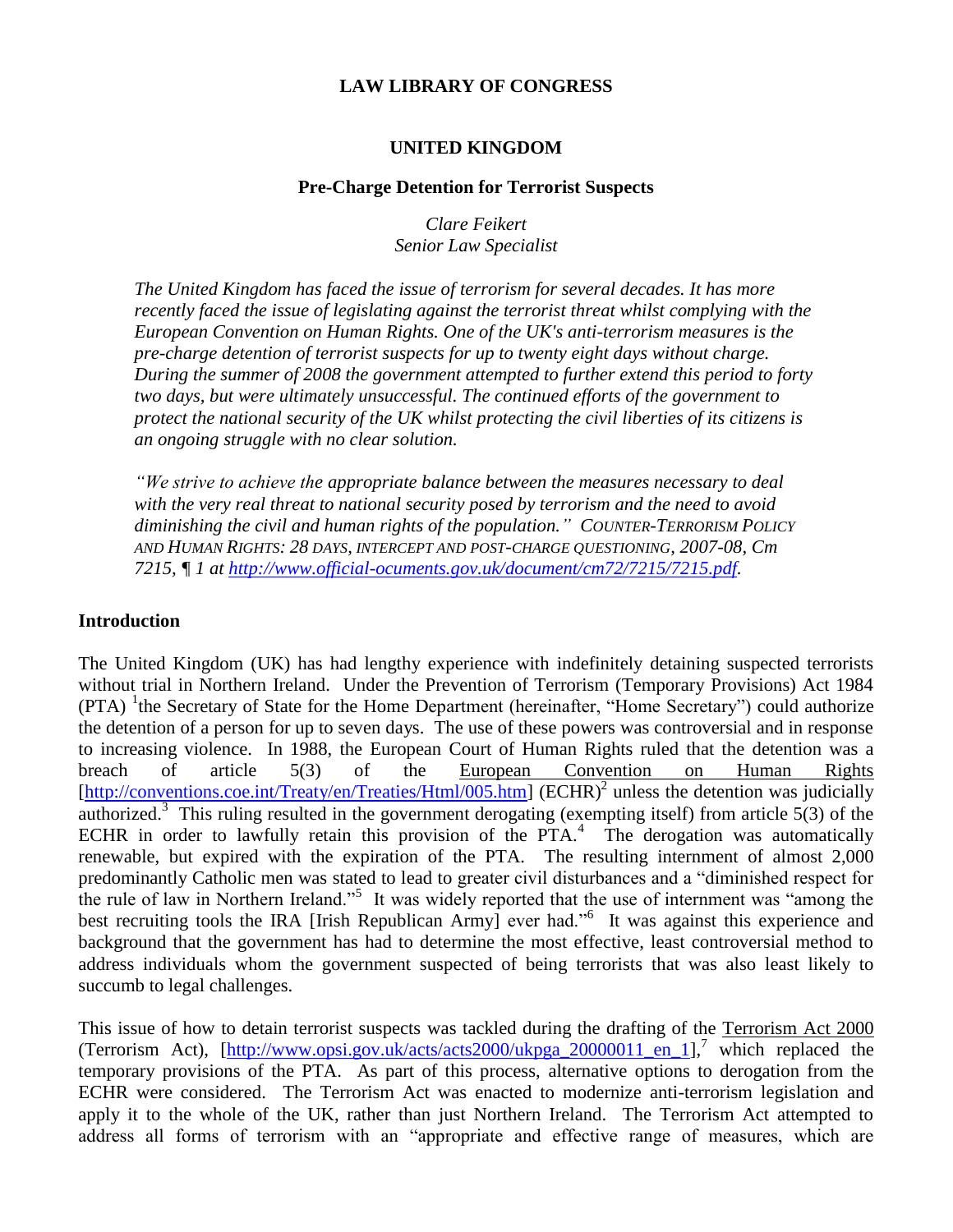[sufficiently flexible and] proportionate to the reality of the threats that we face and are of practical operational benefit…[and] enable the UK to cooperate more fully in the international fight against terrorism.<sup>8</sup> It was finally decided that individuals could be detained for up to forty-eight hours after arrest without charge, and that the responsibility for extending detention for up to an additional fourteen days should rest with a judicial authority.<sup>9</sup> Critics of the Terrorism Act regarded this provision as providing for "incommunicado detention" and unnecessary, as individuals previously detained under similar provisions were rarely charged with a terrorist offense. Despite these criticisms, the period of detention has been extended by successive acts — from forty-eight hours to seven days by the Terrorism Act 2000; from seven days to fourteen days by the Criminal Justice Act 2003  $\frac{\left[\text{http://www.opsi.gov.uk/acts/acts2003/ukpga 2003 0044 en 1\right]}{10}$ ;<sup>10</sup> and, from fourteen days to twenty-<br>eight days by a highly contentious provision in the Terrorism Act 2006 eight days by a highly contentious provision in the Terrorism Act 2006  $[http://www.opsi.gov.uk/ACTS/acts2006/ukpga 20060011en 1].<sup>11</sup>$ 

# **The Current Law Governing Pre-Charge Detention of Terrorists**

The current counter terrorism laws of the UK allow the police, under certain specified circumstances, to arrest individuals without a warrant who are reasonably suspected of being terrorists.<sup>12</sup> Once arrested, these terrorist suspects may be detained, without charge, for up to twenty-eight days to allow the police to obtain, preserve, analyze or examine evidence for use in criminal proceedings. This power of the police to arrest and detain individuals based upon reasonable suspicion only has been described as one of "the most important powers available to the police in the fight against terrorism … the principal usefulness of the power … [is that] it allows arrests to be made at an earlier stage than if there was a requirement for suspicion of a specific offence."<sup>13</sup> This may have both a disruptive and preventative impact on any terrorist plans that may be in process.

# **Requirements for Pre-Charge Detention**

Once a person has been arrested by the police, he may be detained without charge for an initial period of forty-eight hours. Additional periods of detention, in seven day increments, may then be granted by magistrates, up to a total of fourteen days. Detention from fourteen to twenty-eight days may then be granted by a High Court judge. Applications for the extensions of detention are made by the Crown Prosecution Services' Counter Terrorism Division [\[http://www.cps.gov.uk/legal/section1/chapter\\_c.html\]](http://www.cps.gov.uk/legal/section1/chapter_c.html), rather than the police.

While the main impetus of the arrest may "have a preventative or disruptive effect on a terrorist or network of terrorists, and while this may be the impetus for executing arrests at any point during an investigation, legislation does not allow continued detention on this basis."<sup>14</sup> The detention may only be extended if a judicial authority is satisfied that the extension is necessary to:

- obtain or preserve relevant evidence;
- permit the completion of an examination or analysis of any relevant matter with a view to obtaining evidence; and
- the investigation connected with the detention is being conducted diligently and expeditiously. $15$

The first two requirements require the police or prosecutors to inform the court of the precise details of the investigation, the expected date of completion, what the investigation will achieve and what difference any evidence obtained as a result of the investigation will make to any charging decision. To be satisfied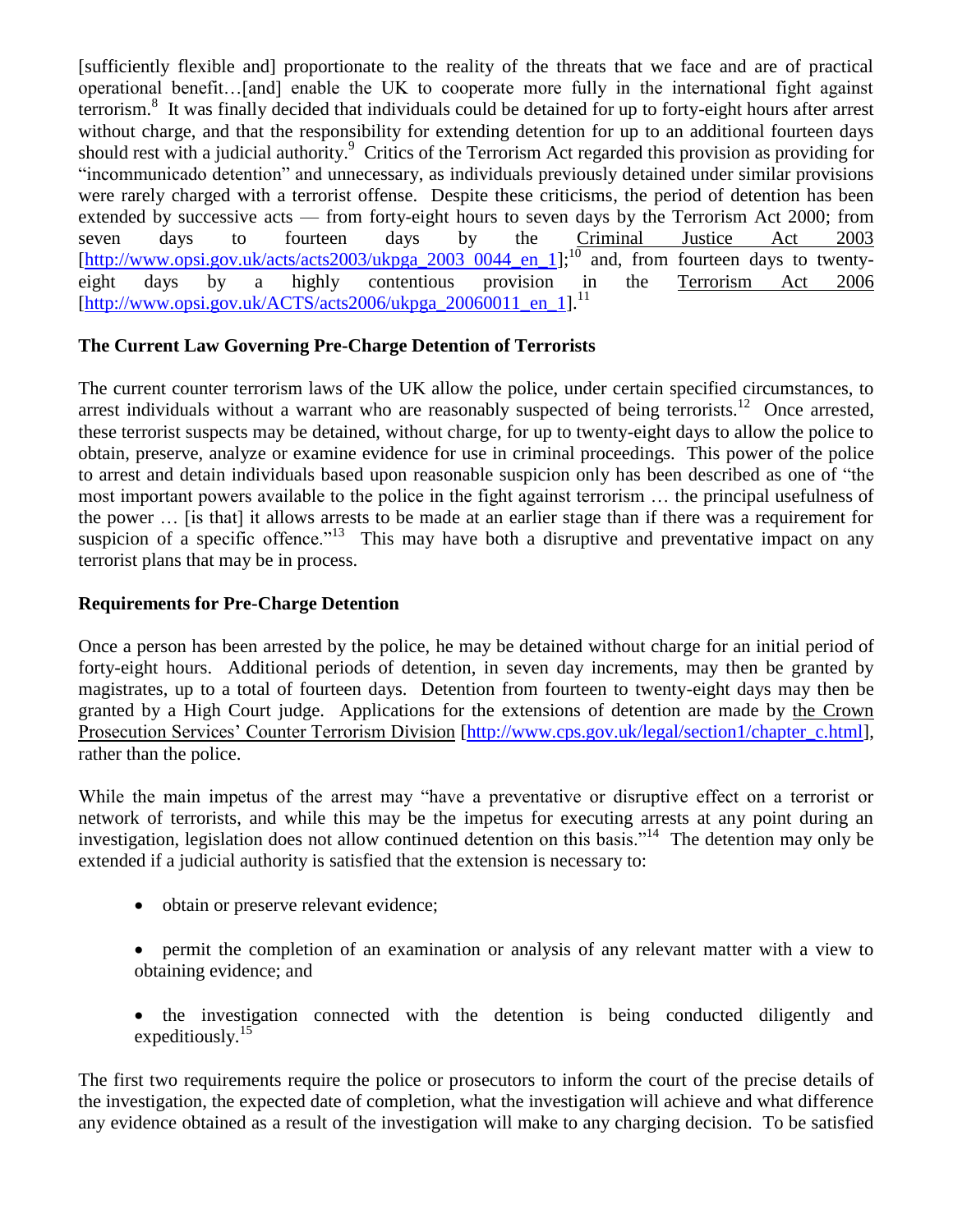that the investigation is being conducted diligently and expeditiously the court must be shown that the investigation has been carried out as quickly as reasonably possible.<sup>16</sup>

These issues can be proven both with non-sensitive material presented in the presence of the defense attorney and with sensitive material that is presented in the absence of the defense attorney. The government maintains that public interest immunity issues do not arise as, whilst the individual is being deprived of his liberty, it is for a short, defined time and not in the same venue as a criminal trial.<sup>17</sup>

The requirements for applications for the extension of pre-charge detentions are extensive and the courts are careful in considering the application, given the result is the deprivation of an individual's liberty. In Operation Gamble in Birmingham, applications to detain nine men for seven to fourteen days were refused for two suspects, who were subsequently released, and were not granted for seven days for the remaining seven suspects, who were subsequently charged.<sup>18</sup>

The period of detention under the Terrorism Act 2006 is subject to a sunset provision, requiring that Parliament approve the extension of detention from fourteen to twenty-eight days annually by an affirmative resolution debate in both Houses of Parliament.<sup>19</sup> This was recently renewed by Terrorism Act 2006 (Disapplication of Section 25) Order 2008 [\[http://www.opsi.gov.uk/si/si2008/uksi\\_20081745\\_en\\_1\]](http://www.opsi.gov.uk/si/si2008/uksi_20081745_en_1) on July 25 2008.<sup>20</sup>

# **Extension of Pre-Charge Detention to Forty-Two Days**

On June 11, 2008 the House of Commons, by a narrow majority of nine, passed a Counter-Terrorism Bill [\[http://www.publications.parliament.uk/pa/ld200708/ldbills/065/2008065.pdf\]](http://www.publications.parliament.uk/pa/ld200708/ldbills/065/2008065.pdf),<sup>21</sup> to further increase the pre-charge detention period from twenty eight to forty-two days. The passage of the bill through the House of Commons was highly contentious, and rumors, which were strongly denied, surfaced that the government had entered into an improper agreement with the Democratic Unionist Party (DUP) in return for their votes on the bill.<sup>22</sup> The provisions of the bill extending pre-charge detention were defeated in the House of Lords by a majority of 309 votes to 118. The provisions have been completely removed from the bill, rather than amended. Newspapers reported that this heavy defeat was humiliating for Prime Minister Gordon Brown who had attempted to garner cross-party support for the measure.<sup>23</sup> The government immediately prepared a new Counter Terrorism (Temporary Provisions) Bill [http://www.homeoffice.gov.uk/documents/draft-counter-terrorism.pdf?view=Binary] to be introduced "if and when the need arises."<sup>24</sup> The bill is significantly shorter than the rejected provisions and intends to "enable the police and prosecutors to do their work – should the worst happen, should a terrorist plot overtake us and threaten our current investigatory capabilities."<sup>25</sup> The bill amends the Terrorism Act 2000 and permits the Director of Public Prosecutions to apply to the courts to detain a suspect already for up to forty two days. The use of the powers would be reviewed and reported upon by the independent reviewer of the terrorism legislation within six months of the use of the power and the report is to be laid before Parliament. A sunset provision is included in the bill, causing the provisions to cease to have effect after a period of sixty days.

To place the new bill in context and show the struggles faced by both the government and Parliament in balancing the right of civil liberties against national security, the original provisions of the Counter-Terrorism Bill are discussed below.

# **Provisions of the Counter-Terrorism Bill**

If enacted, the Counter-Terrorism Bill will amend the pre-charge detention provisions of the Terrorism Act 2000.<sup>26</sup> The bill introduces a 'reserve power' which enables senior prosecutors to apply to senior judges for an extension of an individual's detention for up to forty two days, in seven day increments,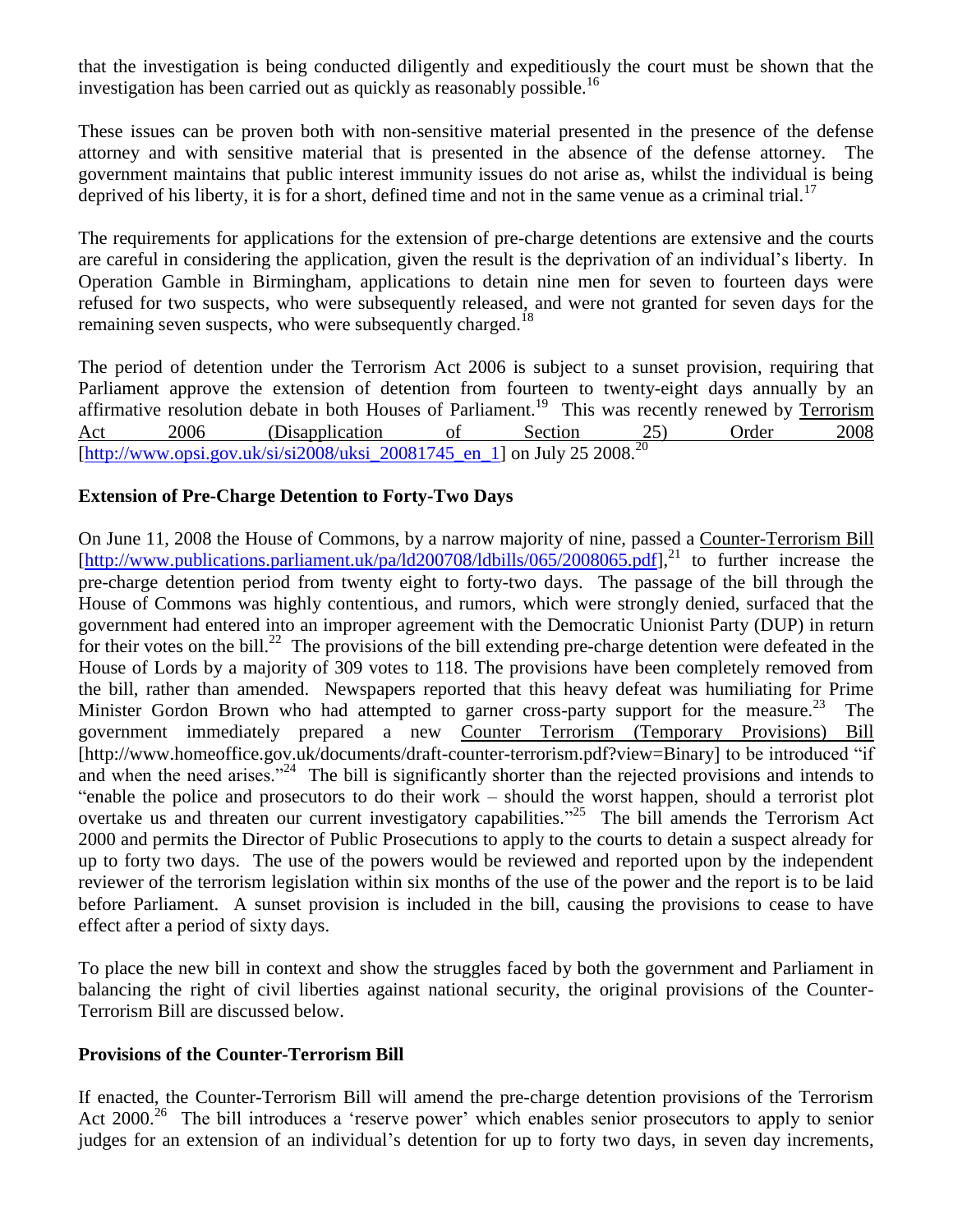after the current maximum of twenty eight days expires, when an order issued by the Home Secretary is in force. Thus the bill does not extend the pre-charge detention limit beyond twenty eight days now, but allows it to be extended in the future if there is a clear and exceptional need to do so, through the issuance of an order which allows the reserve power to be used. $27$ 

The bill aims to introduce a large number of safeguards to prevent an individual from being arbitrarily deprived of their liberty for such a long period without charge. It provides for a "triple layer of authorizations for extended detention." <sup>28</sup> This process consists of the following:

- the Home Secretary issues an order;
- Parliament approves or rejects the order of the Home Secretary;

 a judge(who has the ultimate authority on whether to detain a person for up to forty two days) hears an application made under the order by the Crown Prosecution Service (CPS) for detention of the individual for up to forty-two days, in seven day increments;

- The designated reviewer of the anti-terrorism legislation reviews each instance of use of the reserve power, and issues a report; and
- Parliament debates the report to consider whether the reserve power was appropriately used.<sup>29</sup>

The Home Secretary may only issue an order under the Counter-Terrorism Bill if an individual is being detained for twenty eight days through the provisions of the Terrorism Act 2006 and he has received the reports required by the bill in support of the necessity for the order. 30

Prior to issuing the order, the Home Secretary must receive a joint "report on the operational need for the further extension of the maximum period required from the Director of Public Prosecutions (or equivalent in Scotland or Northern Ireland) and [a senior police official]."<sup>31</sup> This report is required to include:

 A statement from the individuals compiling the report that there are reasonable grounds to believe that the detention of the person beyond twenty eight days is necessary for the purposes of obtaining, preserving or analyzing evidence that relates to the commission of a serious terrorist offence by the detained person $^{32}$ ;

- Details of the grounds for the belief;
- A statement from the individuals making the report that the investigation in connection with the detained person is being "conducted diligently and expeditiously."<sup>33</sup>

In addition to seeking legal advice through the usual government channels, prior to issuing an order, the Home Secretary must obtain independent legal advice from a non-government lawyer on the following issues:

- whether a grave exceptional terrorist threat has occurred or is occurring;  $34$
- whether the reserve power is needed for the purpose of investigating the threat and bringing to justice those responsible;
- whether or not the need for that power is urgent; and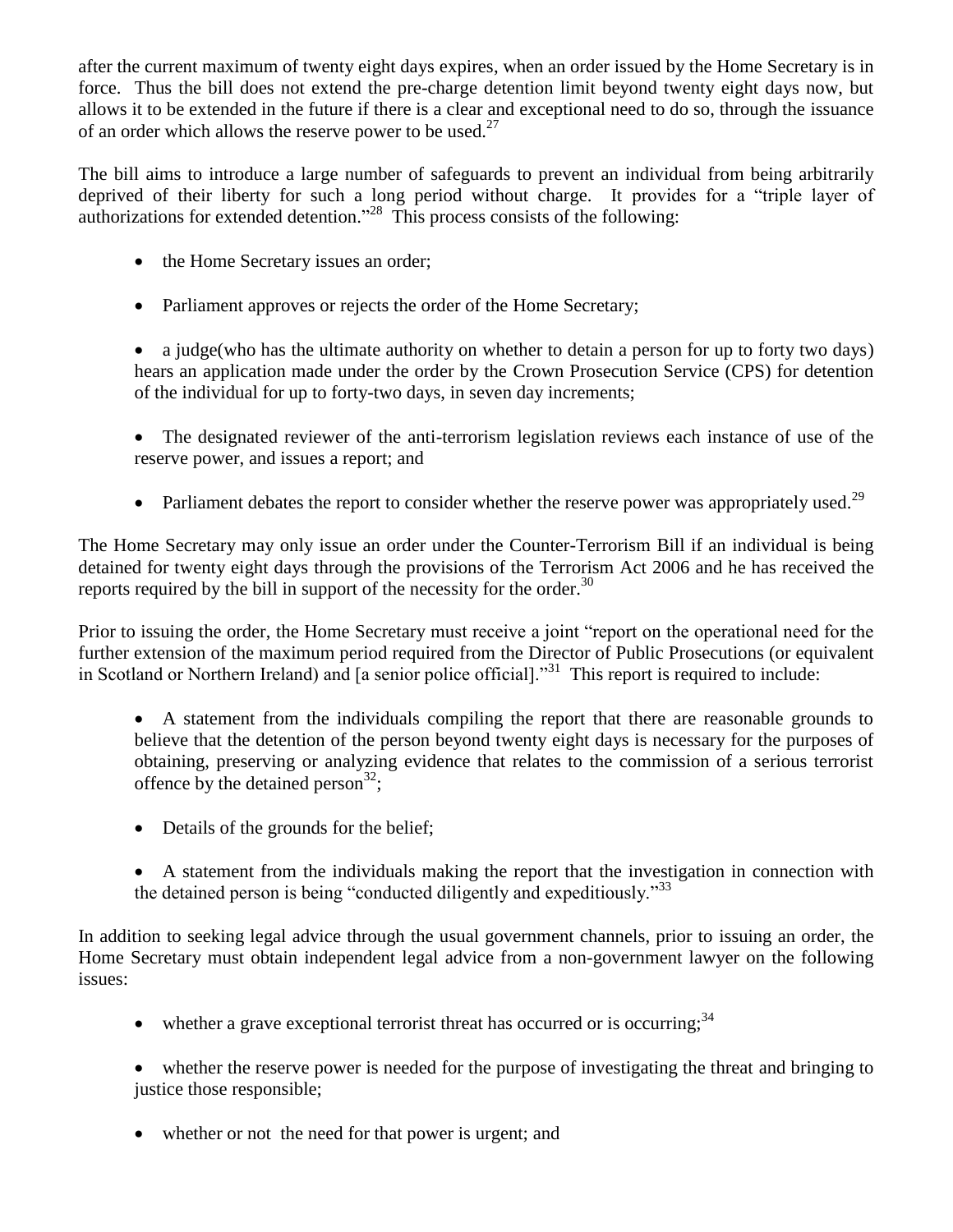whether the provisions in the order are compatible with the European Convention on Human Rights. $35$ 

Once the order is issued, each of the above grounds "must be proved to the court to obtain a further extension of detention beyond 28 days."<sup>36</sup>

The order issued, as well as the legal advice obtained, is presented to Parliament (upon which it becomes public information) unless it appears to the Home Secretary that the advice "… contains material that the disclosure [of] would be damaging to the public interest, or might prejudice the prosecution of any person."<sup>37</sup> If the advice contains this type of sensitive material the Home Secretary may lay (present) before Parliament a redacted version, in agreement with the independent legal adviser before Parliament.

### **Parliamentary Oversight**

Once an order has issued, and prior to Parliamentary debate, the Home Secretary is required to notify the chairs of the Home Affairs Select Committee, the Joint Committee on Human Rights and the Cabinet Office's Intelligence and Security Committee, and provide them with a copy of the full legal advice and reports. The purpose of the notification is to make these individuals aware of the circumstances of the Home Secretary's decision and enable them to "participate fully in the subsequent debates on the issue."<sup>38</sup> The Home Secretary must also lay a statement before Parliament within two days of issuing the order, or as soon as practicable that he/she is satisfied the points on which legal advice was sought are met, and may also include any other information he/she believes to be appropriate, such as the terrorist threat level facing the UK.<sup>39</sup> The statement must not include "the name of any person then detained under section 41 of the Terrorism Act 2000 or any material that might prejudice the prosecution of any person."<sup>40</sup>

Once the order is placed before Parliament, it continues in force for seven days, after which period it lapses unless it is approved by resolution by each House of Parliament. If Parliament is not sitting at the time the order is made, the bill provides for Parliament to be recalled in order to consider the order.<sup>41</sup>

# **Judicial Oversight**

If the order is approved, it continues in force for up to thirty days, during which period senior prosecutors are allowed to exercise their "reserve power" to apply to senior judges to extend the pre-charge detention of individuals for up to forty-two days in seven day increments. $42$ 

# **Lapsing of the Order**

Any individual that has been detained for longer than twenty eight days by the 'reserve power' and not otherwise legally detained must be released immediately when the order lapses. The lapsing of the order does not "render unlawful any application made or granted for detention beyond 28 days before the order lapsed."<sup>43</sup> It also does not preclude the making of another order, although a new report must be made by the police and the Director of Public Prosecutions.<sup>44</sup> If a person is detained for longer than 28 days, the Home Secretary must lay a further statement before Parliament as soon as reasonably practicable specifying the details of the extension, including the total number of days for which the person's detention has been authorized.<sup>45</sup>

#### **Review of the Reserve Power**

The independent reviewer of the terrorism legislation<sup>46</sup> must complete a report and send it to the Home Secretary within six months of the exercise of the reserve power. The report must then be laid before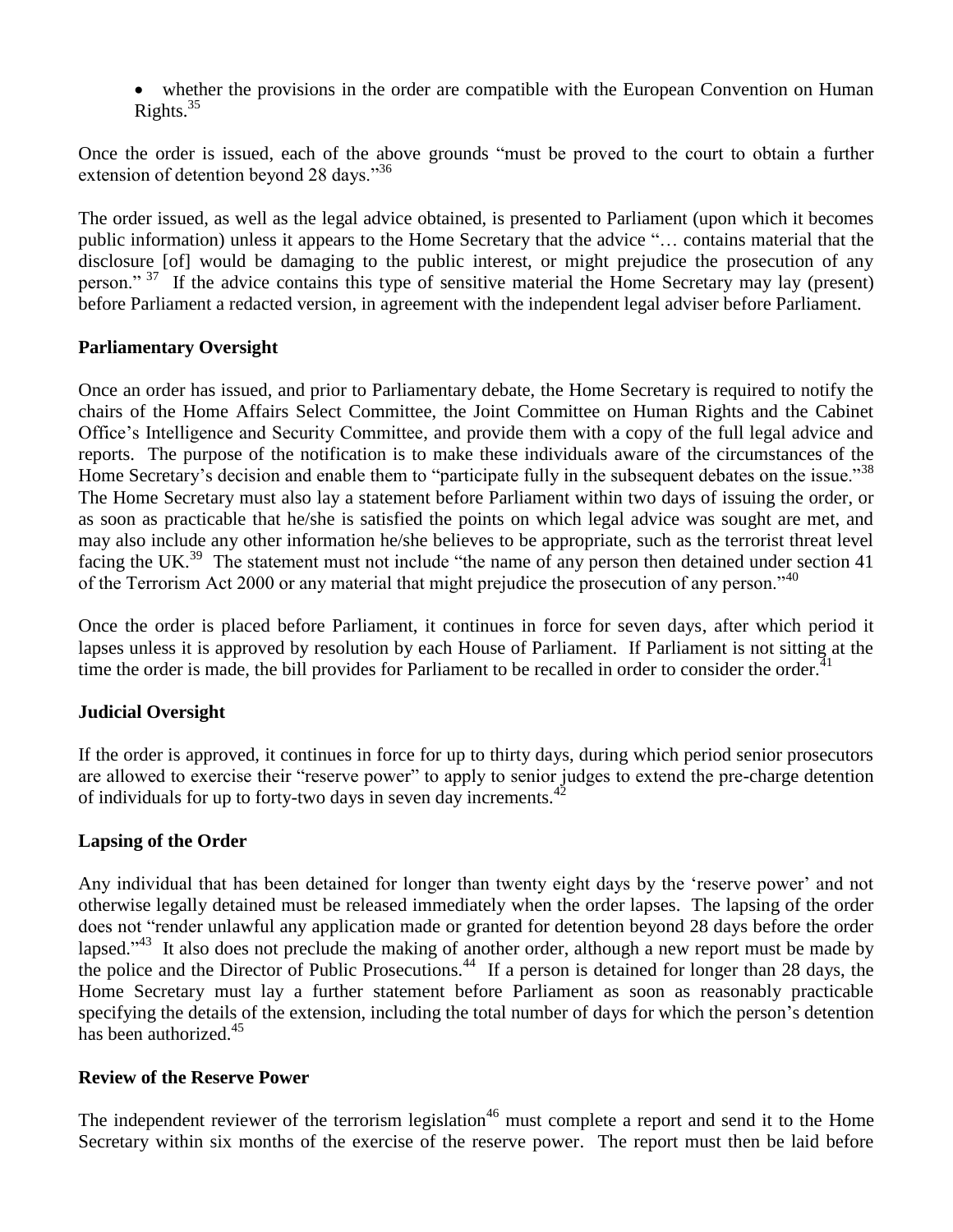Parliament for debate within a reasonably practicable period. The reviewer is required to consider whether the legal requirements contained in the bill, such as including the required information in the statement before Parliament and receiving a report from the Director of Public Prosecutions and Police, were met. The reviewer must then determine whether in their "opinion the Home Secretary's decision to make the reserve power exercisable was reasonable in all the circumstances."<sup>47</sup>

The reviewer then considers the case of individuals detained "in pursuance of a warrant of further detention in which the specified period was extended beyond 28 days … [and] must state with respect to each case whether in the opinion of the person carrying out the review the procedures applicable to the making of an application to extend beyond 28 days the period specified in a warrant of further detention were properly followed."<sup>48</sup>

# **Reasons for the Extension of Pre-Charge Detention**

The extension of pre-charge detention, as noted above, is not a new issue and has presented itself with some regularity over the past several years to controversy each time legislation has been introduced. The struggle the government faces of how to balance protecting its citizens from the risk of a terrorist attack without undermining the basic human rights of individuals and their right to liberty, while acting within the limits of the law<sup>49</sup> can be demonstrated by the fact that pre-charge detention has reportedly been "debated more than any other legal procedural issue in recent years."<sup>50</sup>

The government noted the need in terrorism investigations for a separate power of arrest from the normal criminal law in its anti-terrorism legislation. In 1998, prior to the introduction of the Terrorism Act 2000, it stated:

Terrorist groups are frequently highly organised with well practised procedures for thwarting police actions against them. Many of those who have operated in the UK (including non-Irish terrorist groups) have been trained to evade surveillance and their operations have been meticulously planned both to minimise the risk of arousing suspicion before the terrorist act is undertaken and to minimise the chance of leaving forensic evidence. $51$ 

When arguing for the extension of pre-charge detention from fourteen to twenty eight days, the government claimed that "any proposal to extend the maximum period of pre-charge detention is going to be based on professional judgment and experience rather than exact science," $\bar{5}^2$  and the reviewer of terrorism legislation has claimed that there is no logical answer for the maximum number of days of detention, that rather it is a political decision.<sup>53</sup> The government has noted that the terrorist threat is rapidly changing in nature and that:

The primary responsibility of any government must be to ensure the safety of its citizens. This must include looking at what powers the law enforcement agencies may need in future instead of waiting until current powers have been proved inadequate … the scale and nature of the current terrorist threat and the increasing complexity of cases lead the Government to believe that we need to look again at the time limit on pre-charge detention.<sup>54</sup>

The complex cases presented by terrorists include the use of encrypted data; voluminous quantities of material; data from cellular telephones; multiple false identities; forensic science delays; language problems; difficulties when large numbers of suspects are held together; problems if the suspect is injured at the time of arrest and unfit for interview for a prolonged period of time; and the cumulative impact of all the above issues.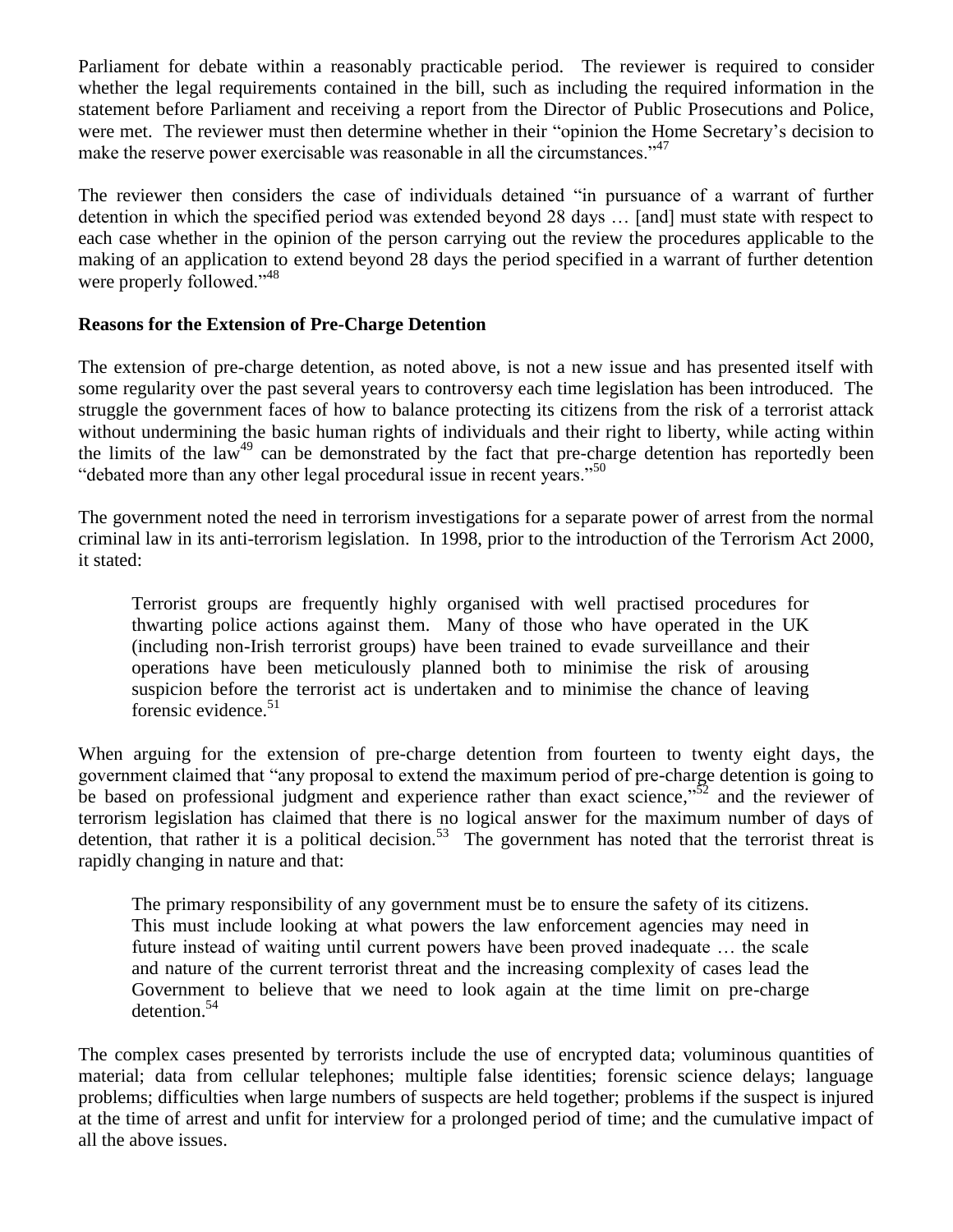The progression in the complexity of cases has been evidenced over the past two years with the array of cases faced by the police. In a single case in 2004, 8,224 exhibits were seized and the operation surrounding the individual detained without charge was extensive, involving seven co-conspirators and investigations in eight countries across three continents.<sup>55</sup> In the August 2006 alleged airline plot, in which twenty one people were arrested after intelligence showed there was a plan to detonate bombs on up to ten airplanes in flight from the UK to the US, over 25,000 exhibits were seized.<sup>56</sup> Sir Ian Blair, the Chief of the Metropolitan Police, has given evidence to a government committee that:

The number of the conspiracies, the number of conspirators within those conspiracies and the magnitude of the ambition in terms of destruction and the loss of life is mounting, has continued to mount, is increasing year by year and a pragmatic inference can be drawn that at some stage 28 days is not going to be sufficient … when that happens we should be in a position that Parliament has discussed this and made its own conclusions before we face an atrocity.<sup>57</sup>

The complex nature of evidence presented from multiple sources, combined with the need to arrest individuals earlier to protect the public by disrupting what could be a catastrophic terrorist attack,<sup>58</sup> appear to be the most compelling arguments presented by the government to extend pre-charge detention -to protect the public from the threat posed by terrorist attacks while investigations continue. In the 2004 case, the police noted that at the time of arrest of the terrorist suspect "there was not one shred of admissible evidence."<sup>59</sup> The individual in the case was later convicted and sentenced to forty years imprisonment. Critics of the provisions have noted that this example serves to justify maintaining the precharge detention period at its current maximum of twenty eight days, noting that the case cited above was challenging and complex but that charges were brought against the suspect within fourteen days, well within the current time period for pre-charge detention. $60$ 

The government has asserted that pre-charge detention for over twenty eight days will only be used in exceptional circumstances in cases that involve "multiple plots, or links with multiple countries, or where the investigation is highly complex."<sup>61</sup> It has attempted to balance individual rights by "strengthening the judicial oversight and Parliamentary accountability<sup>562</sup> of the proposed measures. It claims that the twenty eight day limit is already being tested and that "one person had been charged after fifteen days, four were charged after nineteen and twenty days, and six were held for between twenty-seven and twenty-eight days, three of whom were charged."<sup>63</sup> A government report, reviewing the use of pre-charge detention, opined that while no recent investigations have justified the extension of pre charge detention beyond twenty eight days, the "growing number of cases and the increase in suspects monitored by the police and the security services make it entirely possible, and perhaps increasingly likely, that there will be cases that do provide that justification … the twenty-eight day limit may well prove inadequate in the future."<sup>64</sup>

The Director General of the Security Services has recently stated that the police and Security Services are currently working on thirty known plots that include over two hundred groups or networks comprised of approximately two thousand individuals.<sup>65</sup> The government claims that this:

is not a spike, but a new and sustained level of activity as evidenced by the fact that there have been 16 plots primarily targeting the UK since 2000 ... [and in 2007] alone a total of 42 individuals have been convicted of terrorist offences in 16 cases. The number of people charged with an offence after arrest under the terrorist legislation grew from just over 50 in 2004 to around 80 in 2006. $^{66}$ 

The reviewer of terrorist legislation, Lord Carlile, has reported that there have been no instances in which detaining a suspect for longer than twenty-eight days would be more likely to result in charges. However,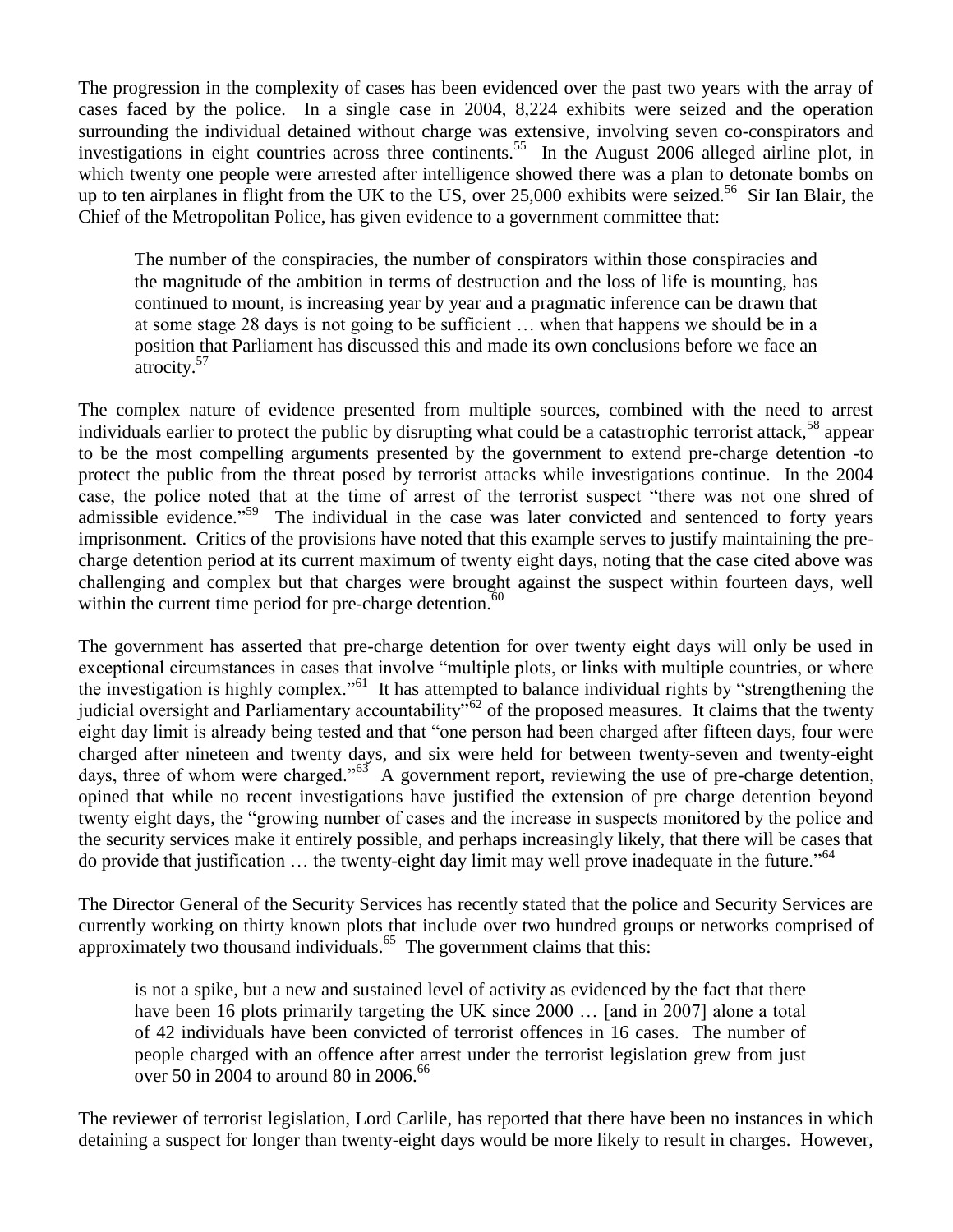Lord Carlile notes that he shares the view of the police that there "may well arise in the future a very small number of extremely important cases in which twenty-eight days would prove insufficient."<sup>67</sup> He opines that the system proposed by the Counter-Terrorism Bill may serve to "ensure fairness, and would be likely to reduce the period of detention of some suspects compared with the present position."<sup>68</sup>

### **Pre-Charge Detention as a form of Preventive Detention**

References to pre-charge detention as solely for preventive purposes have been shunned by the government in somewhat contradictory statements that indicate the initial use of pre-charge detention may be for preventive purposes, but that its continued use is not permitted on this basis. The government claims the use of pre-charge detention for preventive purposes is misleading and that "while an arrest may have a preventative or disruptive effect on a terrorist or network of terrorists, and while this may be the impetus for executing arrests at any point during an investigation, the legislation does not allow the continued detention on this basis."<sup>69</sup> The primary purpose of pre-charge detentions is to "secure sufficient admissible evidence for use in criminal proceedings." However, as indicated in the previous statement, pre-charge detention may, in its initial use, be used for preventive purposes and the government further continues that: "there is no legal basis in making an arrest on the grounds of protecting the public, but it is evident that the police have a duty to act where it is necessary for them to do so."<sup>70</sup>

### **Criticisms of the Extension of Pre-Charge Detention**

There has been extensive criticism of the provisions to extend pre-charge detention, both within and outside of Parliament. A number of Parliamentary reports are strongly critical of the pre-charge detention provisions in the bill and many members have been outspoken about their dislike of its inclusion in the bill, claiming that the government has become fixated on extending the pre-charge detention period for political reasons.<sup>71</sup>

Several high profile members of the House of Lords have spoken out against the bill, including the former Labour Lord Chancellor, Lord Falconer, the former Director General of the Security Service Baroness Manning Buller, the former Metropolitan Police Commission and two former Law Lords, Lord Steyn and Lord Llyod of Berwick.

Baroness Manning Buller noted that the bill:

…represents yet another attempt on the part of the Government to abridge, without sufficient justification, fundamental democratic rights and freedom that have underpinned our society for centuries and which we have defended against tyranny on so many occasions. The Government are putting those rights and freedoms at risk in a reactionary fashion. Terrorists want to undermine our freedoms and way of life by provoking the state into putting in place repressive measures. We therefore risk, in effect, doing their job for them. $72$ 

Despite the increases in the number of people being charged with terrorist offenses, opponents of the bill maintain that the increase in the number of people being charged is not evidence of the growing threat of terrorism to the nation, rather that it is indicative that the current laws are working.<sup>73</sup> The Joint Committee on Human Rights has stated that without a qualitative analysis of the seriousness of the charges brought, it is not "satisfactory to infer an increase in the level of the threat from bare statistics about the number of convictions or the number of people charged with terrorism offenses … nor is it satisfactory to draw inferences about the level of the threat from the number of active investigations, the number of suspects, nor the number of prosecutions."<sup>74</sup>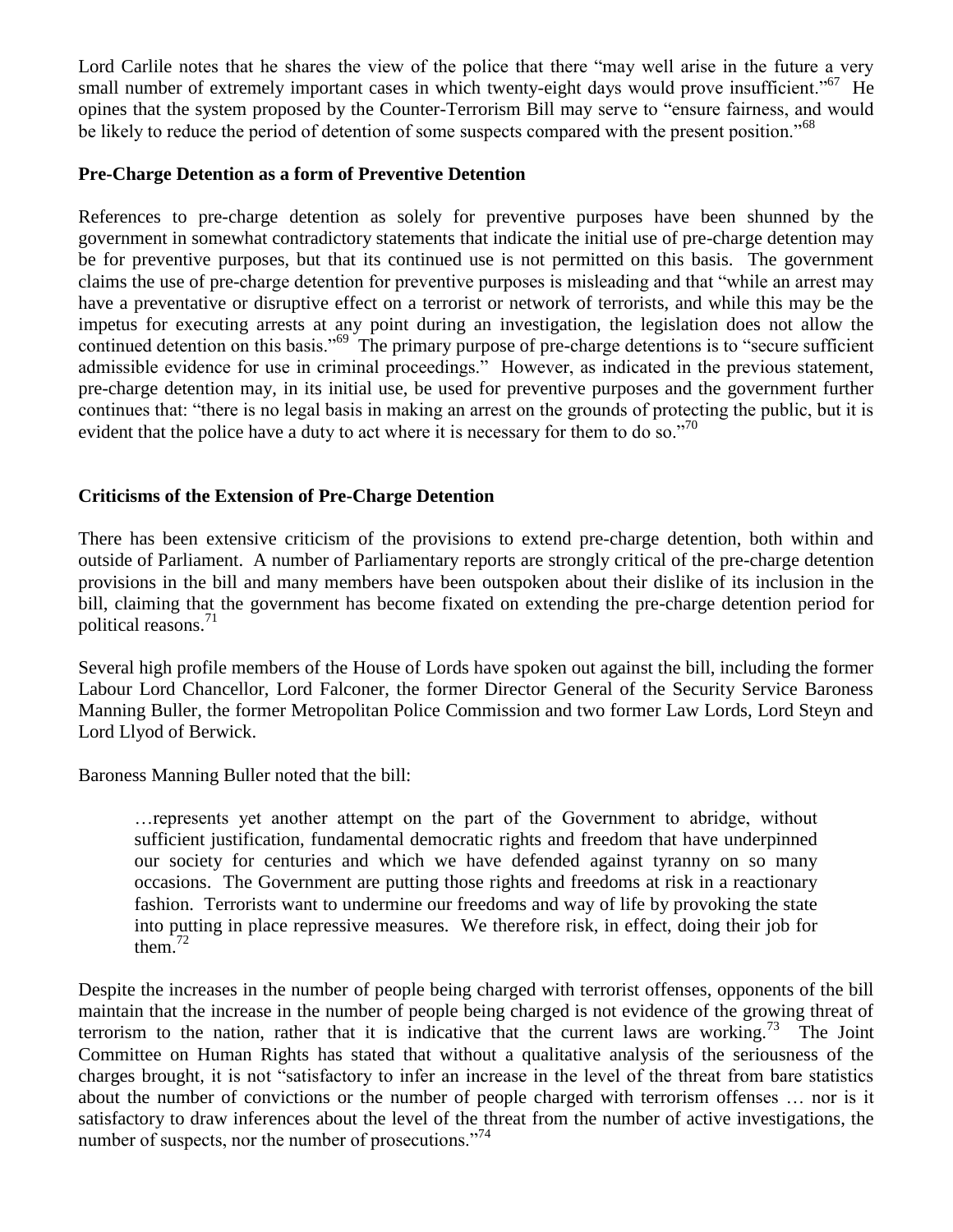The order issued by the Home Secretary which enables the 'reserve power' to be used has been criticized as limited in many ways. The order under which the extension of pre-charge detention to forty two days is authorized has been described as essentially an executive order that is not subject to any "meaningful opportunity for that assertion to be tested by independent scrutineers"<sup>75</sup> and over which Parliament may only operate as safeguard to a limited extent<sup>76</sup>. Critics have noted that "by the time [it] expresses a view on whether the reserve power should be made available it is likely that the full forty-two day period will have expired,"<sup>77</sup> thus allowing individuals to be detained for forty two days at the "subjective unfettered" discretion of the Home Secretary."<sup>78</sup>

# **A Blurring of Roles**

Critics have further argued that when the order reaches Parliament for debate, the bill places Parliament in a quasi-judicial capacity, and requires it to make decisions that it is "institutionally ill-equipped to determine."<sup>79</sup> While the role of Parliament is included to ensure democratic accountability, concern has been raised that this "risks conflating the roles of Parliament and the Judiciary,"<sup>80</sup> as Parliamentary debate would obviously have political overtones and the judiciary would have to consider an application within a short period of time after this debate. Critics argue that this would lead to the debate having to be severely restricted and thus defeat the purpose of an open debate to ensure democratic accountability.<sup>81</sup> If the debate were not restricted, it could serve to prejudice any future trials and, at the least, lead to the appearance that the independence of the judiciary is being undermined. $82$ 

# **Compliance with the European Convention on Human Rights**

A government report has criticized the provisions, claiming that they are contrary to the ECHR. The highly critical report from the Joint Committee on Human Rights has stated that, in its opinion, the lack of judicial safeguards would be in breach of the right to liberty contained in article five of the ECHR and thus require a derogation in order for it to be lawful.<sup>83</sup> A separate report has noted that charging suspects after detaining them for longer than twenty-eight days is likely to contravene article 5(2) that requires a suspect be informed promptly of any charges against them and that even with additional judicial safeguards, pre-charge detention for forty two days would not be "compatible with the right to liberty in Article 5 of the ECHR ... such provision inevitably [requires a] derogation."<sup>84</sup> The report argues that the pre-charge detention for forty-two days is disproportionate and that "the legal framework does not provide sufficient safeguards against arbitrariness and is incompatible with … [the ECHR] for that reason alone."<sup>85</sup>

The government argues that the extension of pre-charge detention is compatible with the ECHR as jurisprudence from the European Court of Human Rights has not set a specific time period for which a person can be detained without charge. It has rather, established an "overarching principle that detention under Article 5 must not be arbitrary."<sup>86</sup> The government argues that pre-charge detention as provided for in the bill is not arbitrary as it is reviewed by the court at least every seven days, which it considers to be in compliance with the ECHR. The government further argues that article 5(4) of the ECHR is met as the "detainee may challenge the lawfulness of his detention at the hearings for extending his detention and may also issue habeas corpus proceedings if appropriate."<sup>87</sup> The Joint Committee on Human Rights has argued that while there is not exact jurisprudence surrounding the time period in which a suspect must be informed of charges against them parallels can be drawn from a recent case [\[http://cmiskp.echr.coe.int/tkp197/view.asp?action=html&documentId=788396&portal=hbkm&source=e](http://cmiskp.echr.coe.int/tkp197/view.asp?action=html&documentId=788396&portal=hbkm&source=externalbydocnumber&table=F69A27FD8FB86142BF01C1166DEA398649) [xternalbydocnumber&table=F69A27FD8FB86142BF01C1166DEA398649\]](http://cmiskp.echr.coe.int/tkp197/view.asp?action=html&documentId=788396&portal=hbkm&source=externalbydocnumber&table=F69A27FD8FB86142BF01C1166DEA398649) in which the European Court of Human Rights unanimously found that a delay of seventy two hours before the reason for detention was provided was not 'prompt' and thus not compatible with article 5(2) of the ECHR.<sup>88</sup>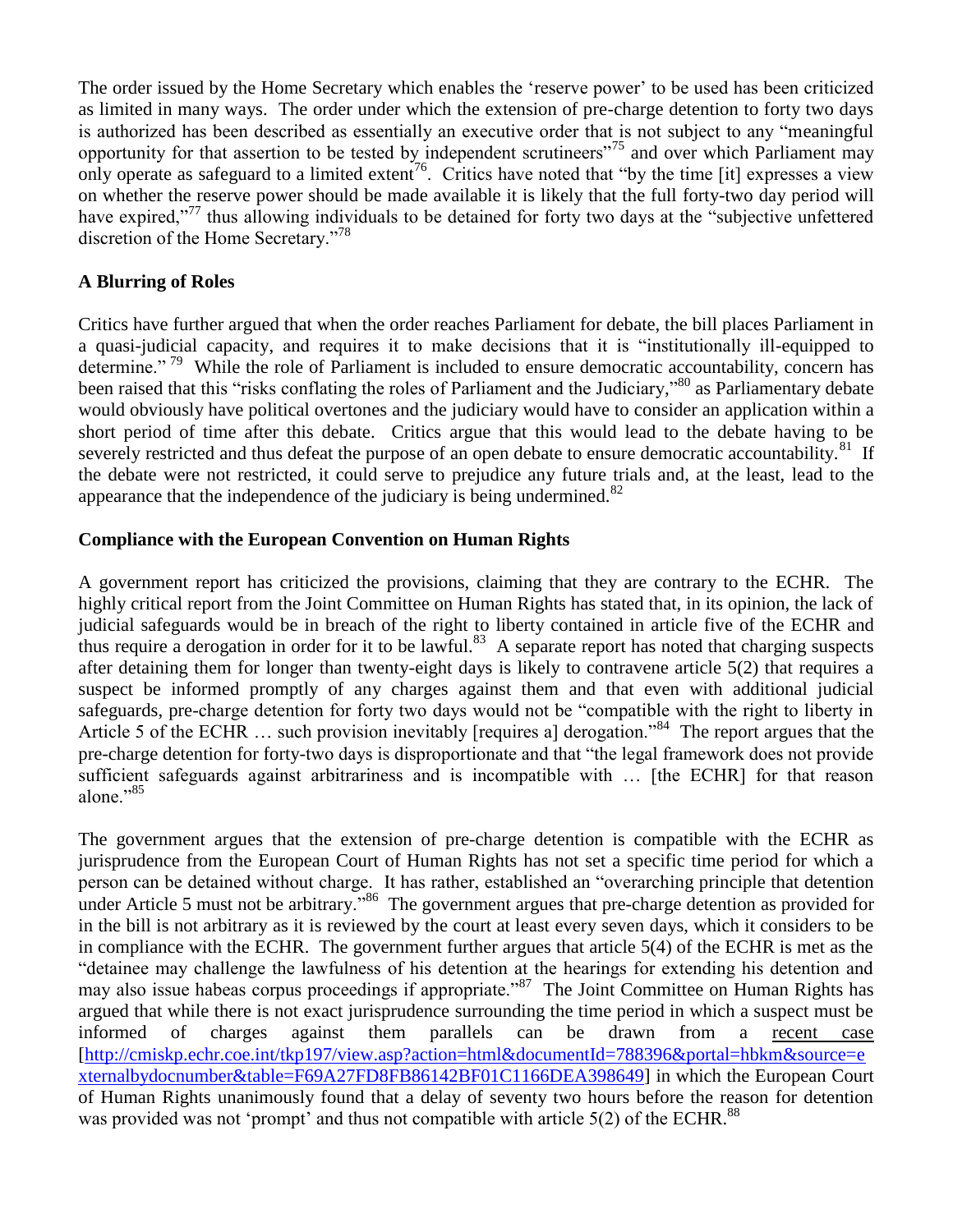# **Alternatives to Pre-Charge Detention**

The use of pre-charge detention to disrupt terrorist plots and protect the public has not been considered in isolation, but along with a number of alternatives also being considered. These include:

- The continued use of the CPS threshold test;
- Charging suspects with lesser crimes;
- Providing more financial and human resources to tackle terrorist cases;
- Providing framework legislation for future derogation from Article 5 of the ECHR to allow for extensive pre-charge detention when an emergency arises;<sup>89</sup> or
- The use of intercept evidence to facilitate prosecution at an earlier stage.

# **The Threshold Test**

Since 2004 the CPS has utilized a test known as the threshold test in both criminal and terrorist cases.  $90$ This test allows the CPS to charge suspects where evidence that shows there is a realistic prospect of conviction is not yet available, but reasonable grounds exist to believe that evidence will become available, but not within the typical pre charge detention time limits. In order to apply the threshold test, the suspect must also pose a danger to individuals or the community at large if he were released on bail.<sup>91</sup> The evidence that the CPS has reasonable grounds to believe will become available must meet evidentiary laws, thus inadmissible evidence, such as intelligence or intercept materials cannot be relied upon.

The government argues that the test is compliant with the ECHR as it brings the suspect promptly before a court. The court and defense attorney are presented with "an outline of the case and the reasons why the prosecution [are] seeking remand into custody."<sup>92</sup> The defense attorney receives a copy of the evidence or a summary of the evidence. The court then determines whether the suspect is released on bail or remanded into custody. The CPS is required to review the cases submitted using the threshold test within a reasonable period of time.

The Director of Public Prosecutions has noted that there is no specific data on cases to which this test has been applied, but has stated that the test was applied to four of the eight individuals charged after being detained for more than fourteen days. $^{93}$ 

# **Lesser Criminal Charges**

Charging suspected terrorists with lesser criminal offences has been met with a number of objections on practical and moral grounds, with the wide ranging view that it "is not appropriate to bring lesser charges purely to enable suspects to be held while more serious charges were investigated."<sup>94</sup>

# **Framework for Future Derogation**

The Joint Committee on Human Rights has recommended that the government should establish a framework for future derogation from the ECHR rather than extending pre-charge detention. Derogation could occur under Article 15 of the ECHR, which permits derogation where there is a public emergency that threatens the life of the nation and would allow for measures "to the extent strictly required by exigencies of the situation."<sup>95</sup> The report of the Joint Committee notes that this approach "both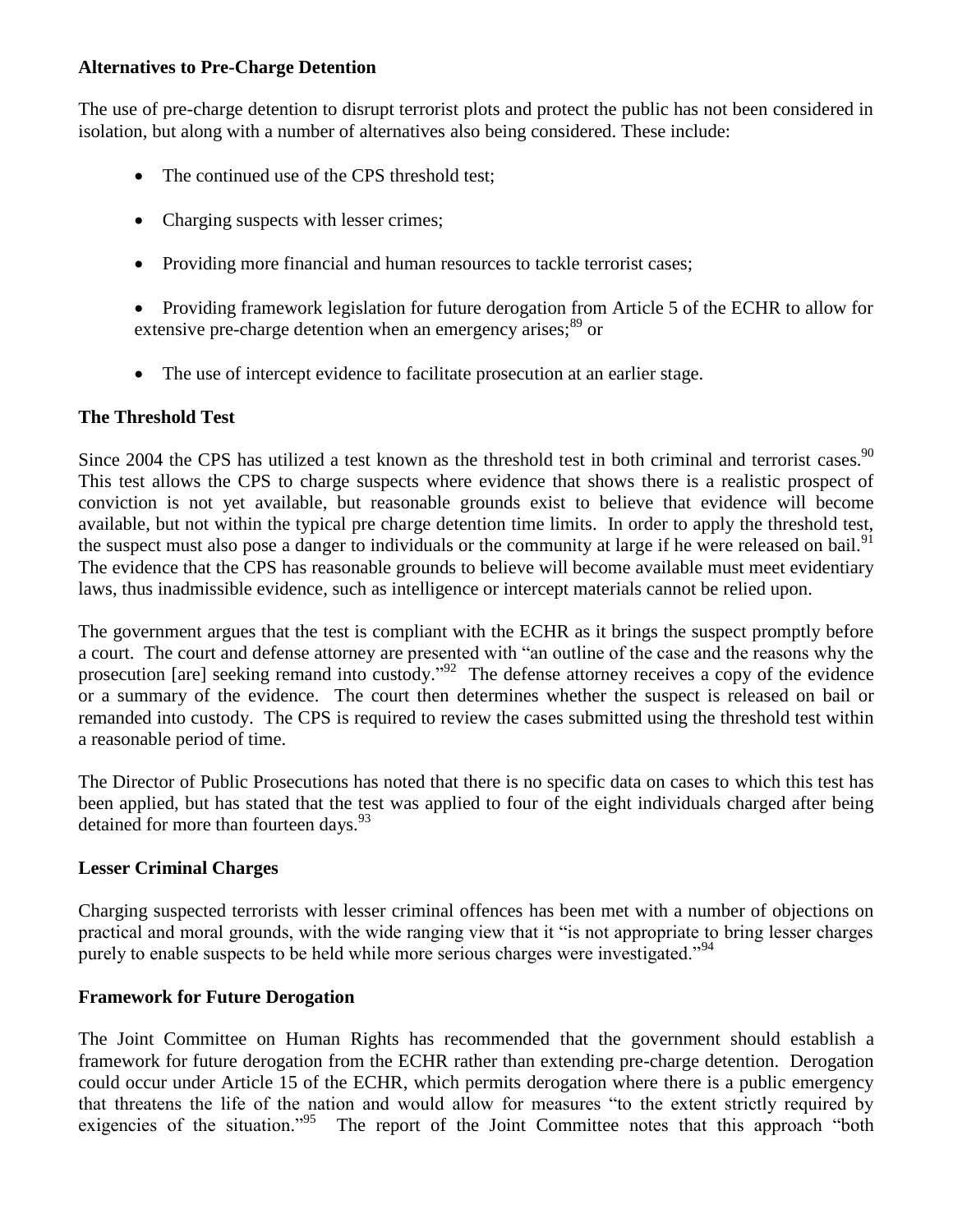recognizes that human rights law can accommodate a wholly exceptional power to extend the pre-charge detention limit in a case of genuine public emergency, and at the same time ensures that the scope of any such future derogation will be strictly confined to that which is permitted by the ECHR."<sup>96</sup>

# **More Human and Financial Resources**

The effectiveness of increasing both human and financial resources to reduce the amount of time investigations take has been considered. This approach was viewed as untenable and not the best solution, particularly given the cross border dimension of many terrorist investigations resulting in there being differences in the procedures used in other jurisdictions that would delay the investigation in the  $\mathrm{UK.}^{\mathfrak{H}}$ 

# **The Use of Intercept Evidence**

There is currently a statutory ban on the use of intercept evidence in the courts by the Regulation of Investigatory Powers Act 2000 [\[http://www.opsi.gov.uk/acts/acts2000/ukpga\\_20000023\\_en\\_1\]](http://www.opsi.gov.uk/acts/acts2000/ukpga_20000023_en_1).<sup>98</sup> Debates over the use of intercept evidence have occurred almost simultaneously with those for the extension of pre-charge detention as many argue that the use of intercept evidence in the courts could be used to secure more convictions against terrorists.<sup>99</sup> A government committee has considered that the use of intercept evidence in courts should be seriously considered and has near universal support outside the government.<sup>100</sup> The government has conducted an extensive review on this issue and continues to view the concept with reluctance, stating that it wishes to wait to see the impact of new technologies before it makes a decision.<sup>101</sup>

Individuals have criticized the structure of the British legal system, and questioned why the government does not remove the legal constraints that prevent the prosecution of individuals for existing criminal and terrorist offenses in the courts in the first instance, such as the prohibition on the use of intercepted evidence in court.<sup>102</sup> This approach was further supported by members of the Conservative Party, who argued that the evidence could be protected through a vetted judge to view the intelligence and intercept evidence before it is heard in open court, with the intention of bringing suspects to trial.<sup>103</sup>

The government responded to these suggestions by stating an extensive review has concluded that the use of intercepted evidence would only produce a "modest" increase in the number of prosecutions for serious criminal offenses but none for terrorists. It has further argued:

There is a widespread misconception that if we could only adduce intercepted evidence, we would be able to prosecute those detained. However, the review of intercepted evidence found no evidence to support this … Government does not intend to change the existing arrangements. Intercept provides only part of the intelligence against individuals, and sometimes a small part; it does not stand alone. Some of the material that we have in these cases is inadmissible, and other material, while technically admissible, could not be adduced without compromising national security, damaging relationships with foreign powers or intelligence agencies, or putting the lives of sources at risk. So there are cases in which we remain unable to prosecute.<sup>104</sup>

The former Director General of the Security Service (MI5) publicly announced his reluctance for the use of intercepted evidence in court:

I have reluctantly come to the conclusion that due to the changing nature of telephone technology and the importance, during a period of change, of not sensitising terrorists and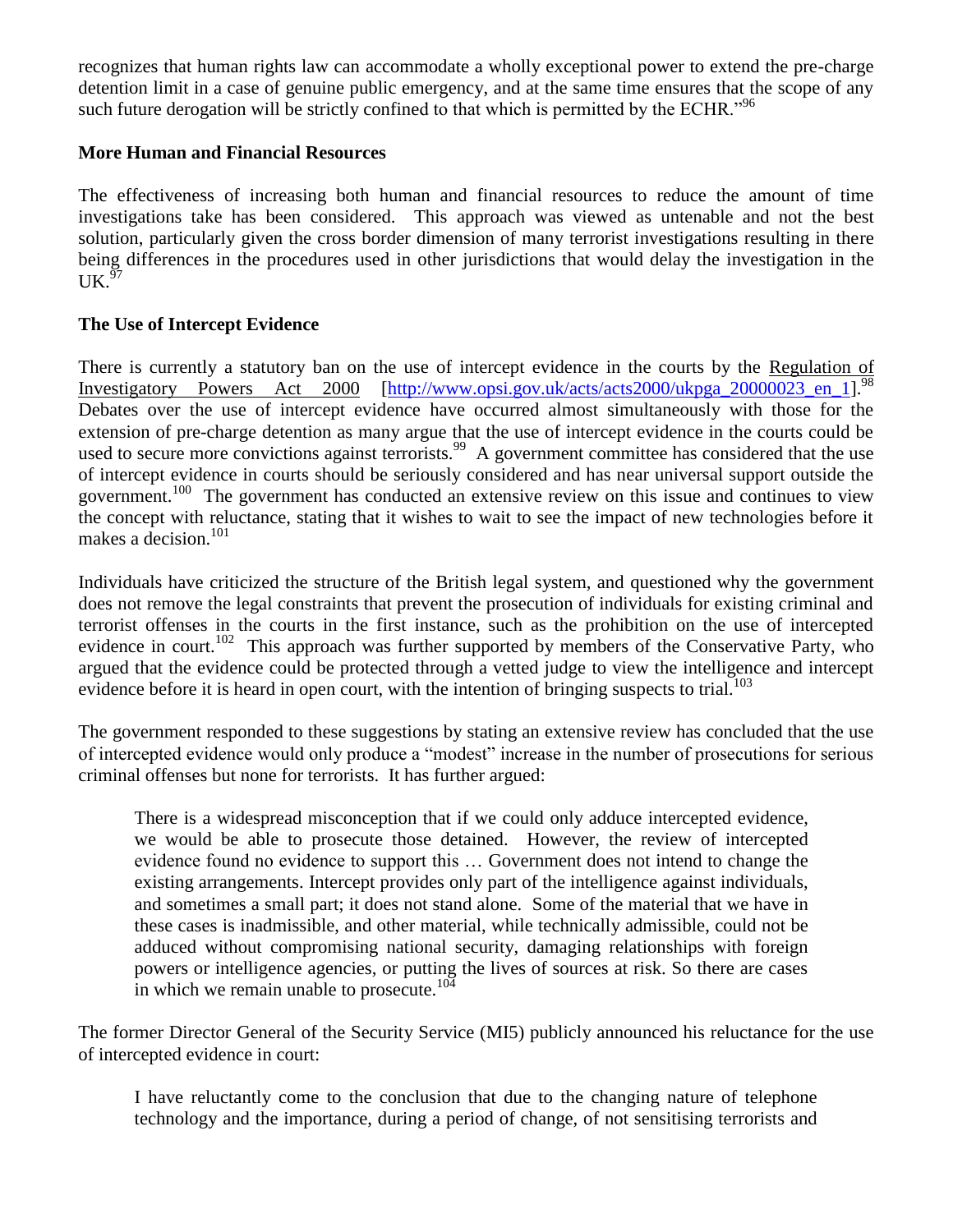serious criminals to particular capabilities that will be important for the future, there are indeed good reasons not to remove the bar on the use of intercept in our courts.<sup>105</sup>

Despite the arguments that the repeal of this rule would enable terrorist suspects to be charged more promptly, there remains no momentum for this restriction to be removed.

#### **Concluding Remarks**

The Joint Committee on Human Rights has noted that "whilst anti-terrorist legislation is not new, each incremental installment, generated by concerns about public safety, must be considered not only on its merits but also in relation to the totality of such legislation."<sup>106</sup> The large volume of anti-terrorism legislation in the UK appears to have caused much controversy about the pre-charge detention provisions in the context of its cumulative effect. Additionally, much controversy exists regarding the potential injustice that an individual could face by being detained for up to forty two days without being charged with a crime to only later be determined to not pose a threat. The government's concerns regarding the challenges that it faces and the consequences of not having powers to enable police to effectively tackle the terrorist threat are unenviable and not open to an easy solution. The final resolution of the controversy surrounding the issue of pre charge detention is dependent upon the social and political climate to determine whether the chosen measures are proportionate to the challenges faced.

The reception that the provisions in the bill relating to pre-charge detention have met in the House of Lords indicates that the provisions would likely not be enacted.<sup>107</sup>

Prepared by Clare Feikert, Senior Foreign Law Specialist October 2008

<sup>1</sup> Prevention of Terrorism (Temporary Provisions) Act 1984, c. 8.

 $3$  Brogan and others v UK, (1989) 11 EHRR 117.

 $4$  Brogan and others v UK, (1989) 11 EHRR 117. This derogation was later withdrawn by the Human Rights Act (Amendment) Order 2001, SI 2001/1216 at [http://www.opsi.gov.uk/si/si2001/20011216.htm.](http://www.opsi.gov.uk/si/si2001/20011216.htm)

5 MARY O'RAWE, OPEN SOCIETY JUSTICE INITIATIVE, ETHNIC PROFILING, POLICING, AND SUSPECT COMMUNITIES: LESSONS FROM NORTHERN IRELAND 92 (2005) at 92, *at* [http://www.justiceinitiative.org/db/resource2?res\\_id=102731.](http://www.justiceinitiative.org/db/resource2?res_id=102731)

6 Former IRA Commander Jim McVeigh, *quoted in* M. O'Connor and C. Rumann, Into the Fire: How to avoid getting burned by the same mistakes made fighting Terrorism in Northern Ireland, 24 Cardozo L. Rev. 1657, 1662 (2005).

<sup>7</sup> Terrorism Act 2000 c. 11 (as amended) *at* [http://www.opsi.gov.uk/acts/acts2000/ukpga\\_20000011\\_en\\_1 \(](http://www.opsi.gov.uk/acts/acts2000/ukpga_20000011_en_1)official source).

8 BBC News, *Head to Head: New Terrorism Act*, Feb. 11, 2001 *at* [http://news.bbc.co.uk/1/hi/uk\\_politics/talking\\_](http://news.bbc.co.uk/1/hi/uk_politics/talking_politics/1178705.stm)  [politics/1178705.stm.](http://news.bbc.co.uk/1/hi/uk_politics/talking_politics/1178705.stm) 

<sup>9</sup> Terrorism Act 2000, c. 11, sch. 8, (as amended) *at* http://www.opsi.gov.uk/acts/acts2000/ukpga\_20000011 [\\_en\\_21#sch8-pt3 \(](http://www.opsi.gov.uk/acts/acts2000/ukpga_20000011_en_21#sch8-pt3)official source). Part III permits a judicial authority to extend detention for up to seven days, later extended to fourteen days by the Criminal Justice Act 2003, c.44, § 306 *at* [http://www.opsi.gov.uk/acts/acts2003/ukpga\\_20030044](http://www.opsi.gov.uk/acts/acts2003/ukpga_20030044_en_22#pt13-pb1-l1g306)  en  $22#pt13-pb1-l1g306$  (official source).

<sup>10</sup> Criminal Justice Act 2003, c.44, § 306 *at* [http://www.opsi.gov.uk/acts/acts2003/ukpga\\_20030044\\_en\\_22#pt13-pb1](http://www.opsi.gov.uk/acts/acts2003/ukpga_20030044_en_22#pt13-pb1-l1g306) [l1g306](http://www.opsi.gov.uk/acts/acts2003/ukpga_20030044_en_22#pt13-pb1-l1g306) (official source).

<sup>11</sup> Terrorism Act 2006, c. 11, § 23 *at* [http://www.opsi.gov.uk/ACTS/acts2006/ukpga\\_20060011\\_en\\_4#pt2-pb2-l1g23](http://www.opsi.gov.uk/ACTS/acts2006/ukpga_20060011_en_4#pt2-pb2-l1g23)

<sup>2</sup> The ECHR was incorporated into the domestic law of the United Kingdom by the Human Rights Act 1998, c. 42, *at*  [http://www.opsi.gov.uk/ACTS/acts1998/ukpga\\_19980042\\_en\\_1 \(](http://www.opsi.gov.uk/ACTS/acts1998/ukpga_19980042_en_1)official source). *See further* The European Convention for the Protection of Human Rights and Fundamental Freedoms, opened for signature Nov. 4, 1950, 213 UNTS 222, *at* [http://conventions.coe.int/Treaty/en/Treaties/Html/005.htm.](http://conventions.coe.int/Treaty/en/Treaties/Html/005.htm)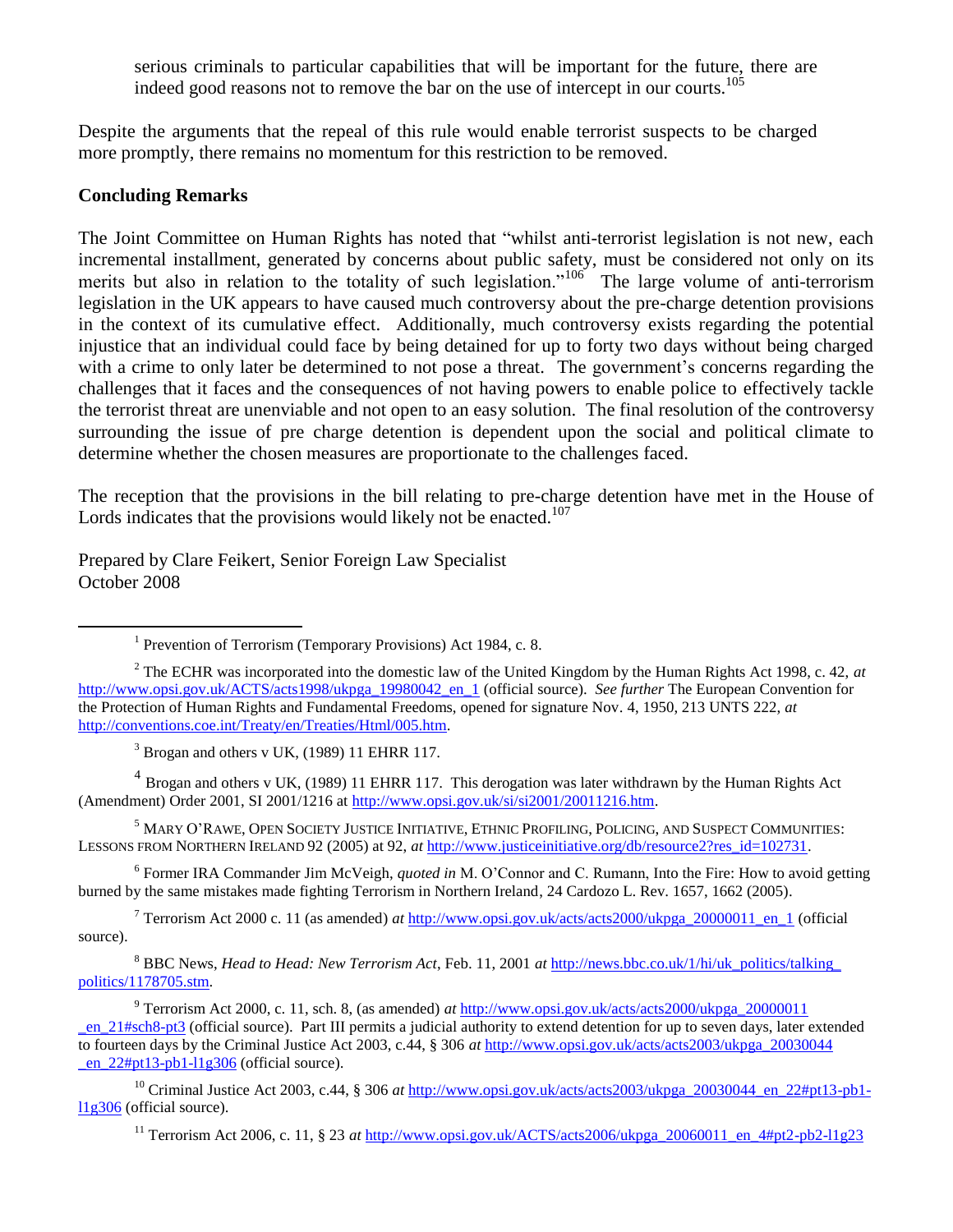(official source).

 $\overline{a}$ 

<sup>12</sup> Terrorism Act 2000 c. 11, § 41 (as amended) *at* [http://www.opsi.gov.uk/acts/acts2000/ukpga\\_20000011\\_en\\_1](http://www.opsi.gov.uk/acts/acts2000/ukpga_20000011_en_1) (official source).

<sup>13</sup> THE GOVERNMENT REPLY TO THE FOURTH REPORT FROM THE HOME AFFAIRS COMMITTEE SESSION 2005-6, H.C. 910, TERRORISM DETENTION POWERS, 2006-07, Cm. 6906, ¶ 22, *at* [http://www.official-documents.gov.uk/](http://www.official-documents.gov.uk/document/cm69/6906/6906.pdf)  [document/cm69/6906/6906.pdf.](http://www.official-documents.gov.uk/document/cm69/6906/6906.pdf)

<sup>14</sup> THE GOVERNMENT REPLY TO THE NINETEENTH REPORT FROM THE JOINT COMMITTEE ON HUMAN RIGHTS SESSION 2006-07 H.L. PAPER 157, H.C. 394, COUNTER-TERRORISM POLICY AND HUMAN RIGHTS: 28 DAYS, INTERCEPT AND POST-CHARGE QUESTIONING, 2007-08, Cm 7215, *at* [http://www.official-documents.gov.uk/document/cm72/7215/7215.pdf.](http://www.official-documents.gov.uk/document/cm72/7215/7215.pdf)

<sup>15</sup> Terrorism Act 2000 c. 11, sch. 8 part 3 (as amended) *at* [http://www.opsi.gov.uk/acts/acts2000/](http://www.opsi.gov.uk/acts/acts2000/ukpga_20000011_en_1)  ukpga  $20000011$  en 1 (official source)

<sup>16</sup> Home Office, *Scrutiny of Pre-charge Detention in Terrorist Cases*, *at* [http://security.homeoffice.gov.uk/news](http://security.homeoffice.gov.uk/news-publications/publication-search/counter-terrorism-bill-2007/cps-pre-charge-detention.pdf?view=Binary)[publications/publication-search/counter-terrorism-bill-2007/cps-pre-charge-detention.pdf?view=Binary](http://security.homeoffice.gov.uk/news-publications/publication-search/counter-terrorism-bill-2007/cps-pre-charge-detention.pdf?view=Binary) (last visited Aug. 27, 2008).

<sup>17</sup> THE GOVERNMENT REPLY TO THE NINETEENTH REPORT FROM THE JOINT COMMITTEE ON HUMAN RIGHTS SESSION 2006-07 H.L. PAPER 157, H.C. 394, COUNTER-TERRORISM POLICY AND HUMAN RIGHTS: 28 DAYS, INTERCEPT AND POST-CHARGE QUESTIONING, 2007-08, Cm 7215, *at* [http://www.official-documents.gov.uk/document/cm72/7215/7215.pdf.](http://www.official-documents.gov.uk/document/cm72/7215/7215.pdf)

<sup>18</sup> Home Office, *Scrutiny of Pre-charge Detention in Terrorist Cases*, *at* [http://security.homeoffice.gov.uk/news](http://security.homeoffice.gov.uk/news-publications/publication-search/counter-terrorism-bill-2007/cps-pre-charge-detention.pdf?view=Binary)[publications/publication-search/counter-terrorism-bill-2007/cps-pre-charge-detention.pdf?view=Binary](http://security.homeoffice.gov.uk/news-publications/publication-search/counter-terrorism-bill-2007/cps-pre-charge-detention.pdf?view=Binary) (last visited Aug. 27, 2008).

<sup>19</sup> Terrorism Act 2006, c. 11, § 25 *at* [http://www.opsi.gov.uk/ACTS/acts2006/ukpga\\_20060011\\_en\\_4#pt2-pb2-l1g23](http://www.opsi.gov.uk/ACTS/acts2006/ukpga_20060011_en_4#pt2-pb2-l1g23) (official source).

<sup>20</sup> The Terrorism Act 2006 (Disapplication of Section 25) Order 2008, SI 2008/1745, *at* [http://www.opsi.gov.uk](http://www.opsi.gov.uk/si/si2008/uksi_20081745_en_1)  [/si/si2008/uksi\\_20081745\\_en\\_1.](http://www.opsi.gov.uk/si/si2008/uksi_20081745_en_1)

<sup>21</sup> Counter-terrorism Bill, [HL Bill 65], 2007-08, as brought from the Commons including the pre-charge detention provisions *at* [http://www.publications.parliament.uk/pa/ld200708 /ldbills/065/2008065.pdf.](http://www.publications.parliament.uk/pa/ld200708/ldbills/065/2008065.pdf) The most current version of the Bill is the Counter-terrorism Bill, [HL Bill 82], 2007-08 *at*

http://www.publications.parliament.uk/pa/ld200708/ldbills/082/2008082.pdf.

<sup>22</sup> Phillipe Naughton, *Gordon Brown denies 42-day terror deal with DUP*, June 12, 2008, TIMES (London) *at* [http://www.timesonline.co.uk/tol/news/politics/article4119881.ece.](http://www.timesonline.co.uk/tol/news/politics/article4119881.ece)

<sup>23</sup> Nico Hines and David Byersordon, *Brown's last-ditch appeal fails as Lords reject 42-day Bill*, THE TIMES (London) Oct. 13, 2008, http://www.timesonline.co.uk/tol/news/politics/article4935478.ece.

<sup>24</sup> Home Office, *Home Secretary's statement on the counter-terrorism bill,* 13 October 2008 *at* http://security.homeoffice.gov.uk/news-publications/news-speeches/counter-terrorism-bill-statement.

<sup>25</sup> Home Office, *Home Secretary's statement on the counter-terrorism bill,* 13 October 2008 *at* http://security.homeoffice.gov.uk/news-publications/news-speeches/counter-terrorism-bill-statement.

<sup>26</sup> Counter-terrorism Bill, [HL Bill 65], 2007-08, sch. 2 *at* [http://www.publications.parliament.uk/pa/ld200708](http://www.publications.parliament.uk/pa/ld200708/ldbills/065/2008065.pdf)  [/ldbills/065/2008065.pdf.](http://www.publications.parliament.uk/pa/ld200708/ldbills/065/2008065.pdf)

<sup>27</sup> Counter-terrorism Bill, [HL Bill 65], 2007-08, cl. 23(1) *at* [http://www.publications.parliament.uk/pa/ld200708](http://www.publications.parliament.uk/pa/ld200708/ldbills/065/2008065.pdf)  [/ldbills/065/2008065.pdf.](http://www.publications.parliament.uk/pa/ld200708/ldbills/065/2008065.pdf)

<sup>28</sup> House of Lords Select Committee on the Constitution, *10th Report of Session 2007–08: Counter-Terrorism Bill: The Role of Ministers, Parliament and the Judiciary*, 2007-08, H.L. 167, ¶ 18 a[t http://www.parliament.the-stationery](http://www.parliament.the-stationery-office.co.uk/pa/ld200708/ldselect/ldconst/167/167.pdf)[office.co.uk/pa/ld200708/ldselect/ldconst/167/167.pdf.](http://www.parliament.the-stationery-office.co.uk/pa/ld200708/ldselect/ldconst/167/167.pdf) 

<sup>29</sup> Counter-terrorism Bill, [HL Bill 65], 2007-08, cl. 31, *at* [http://www.publications.parliament.uk/pa/ld200708](http://www.publications.parliament.uk/pa/ld200708/ldbills/065/2008065.pdf) 

#### [/ldbills/065/2008065.pdf.](http://www.publications.parliament.uk/pa/ld200708/ldbills/065/2008065.pdf)

<sup>30</sup> Counter-terrorism Bill, [HL Bill 65], 2007-08, cl. 23(2) *at* [http://www.publications.parliament.uk/pa/ld200708/](http://www.publications.parliament.uk/pa/ld200708/ldbills/065/2008065.pdf)  [ldbills/065/2008065.pdf.](http://www.publications.parliament.uk/pa/ld200708/ldbills/065/2008065.pdf)

<sup>31</sup> Counter-terrorism Bill, [HL Bill 65], 2007-08, cl. 24, *at* [http://www.publications.parliament.uk/pa/ld200708/](http://www.publications.parliament.uk/pa/ld200708/ldbills/065/2008065.pdf)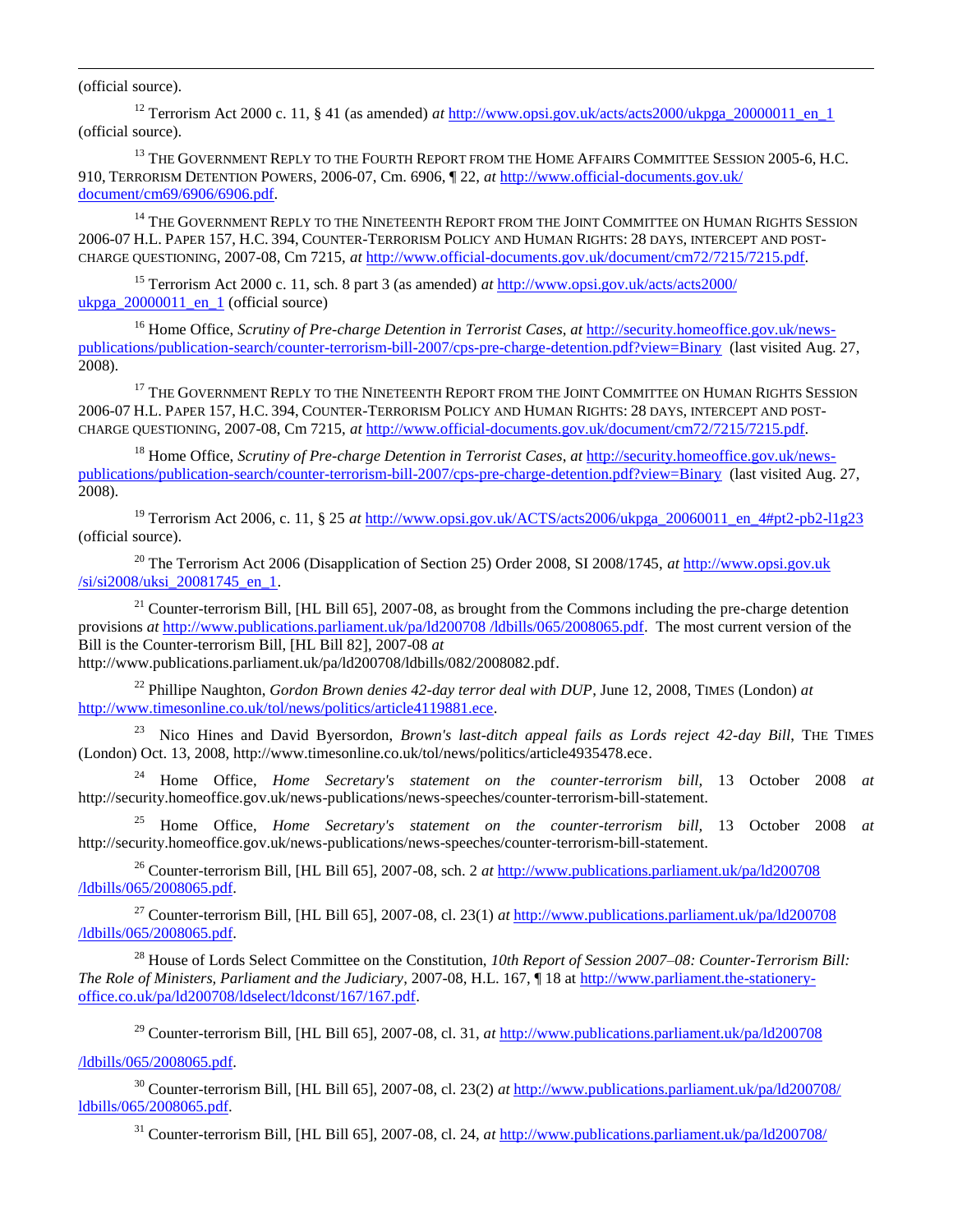[ldbills/065/2008065.pdf](http://www.publications.parliament.uk/pa/ld200708/ldbills/065/2008065.pdf) and Explanatory Notes to the Counter-Terrorism Bill [HL Bill 65] 2007-8, as brought from the House of Commons on 12th June 2008, ¶ 69, *at* [http://www.publications.parliament.uk/pa/ld200708/ldbills/065/en/2008065en.pdf.](http://www.publications.parliament.uk/pa/ld200708/ldbills/065/en/2008065en.pdf)

 $32$  "Serious terrorist threat" is defined in the Act as being an offence under the Terrorism Act 2000, the Terrorism Act 2006, or any offense that has a terrorist connection and is punishable upon conviction by life imprisonment.

<sup>33</sup> Counter-terrorism Bill, [HL Bill 65], 2007-08, cl. 24, *at* [http://www.publications.parliament.uk/pa/ld200708](http://www.publications.parliament.uk/pa/ld200708/ldbills/065/2008065.pdf)  [/ldbills/065/2008065.pdf.](http://www.publications.parliament.uk/pa/ld200708/ldbills/065/2008065.pdf)

<sup>34</sup> Clause 22 of the Counter-Terrorism Bill defines "grave exceptional terrorist threat" as "as an event or situation involving terrorism which causes or threatens serious loss of human life or serious damage to human welfare in the UK." The Home Office gives the examples of "disruption of energy supplies or transport facilities, or serious damage to the security of the UK. The provision … is to ensure that terrorist plots which are foiled by the authorities or which otherwise fail are included in the definition." Home Office, *Pre-charge Detention - The Facts*, [http://security.homeoffice.gov.uk/news](http://security.homeoffice.gov.uk/news-publications/publication-search/counter-terrorism-bill-2007/pre-charge-facts?view=Binary)[publications/publication-search/counter-terrorism-bill-2007/pre-charge-facts?view=Binary](http://security.homeoffice.gov.uk/news-publications/publication-search/counter-terrorism-bill-2007/pre-charge-facts?view=Binary) (last visited Aug. 27, 2008).

<sup>35</sup> Counter-terrorism Bill, [HL Bill 65], 2007-08, cls. 25 and 27, *at* [http://www.publications.parliament.uk/pa](http://www.publications.parliament.uk/pa/ld200708/ldbills/065/2008065.pdf)  [/ld200708/ldbills/065/2008065.pdf.](http://www.publications.parliament.uk/pa/ld200708/ldbills/065/2008065.pdf)

<sup>36</sup> Counter-terrorism Bill, [HL Bill 65], 2007-08, cl. 27, *at* [http://www.publications.parliament.uk/pa/ld200708](http://www.publications.parliament.uk/pa/ld200708/ldbills/065/2008065.pdf)  [/ldbills/065/2008065.pdf](http://www.publications.parliament.uk/pa/ld200708/ldbills/065/2008065.pdf) and Explanatory Notes to the Counter-Terrorism Bill [HL Bill 65] 2007-8, as brought from the House of Commons on 12th June 2008, ¶ 93, *at* [http://www.publications.parliament.uk/pa/ld200708/ldbills/065/en/2008065en.pdf.](http://www.publications.parliament.uk/pa/ld200708/ldbills/065/en/2008065en.pdf)

<sup>37</sup> Counter-terrorism Bill, [HL Bill 65], 2007-08, cl. 25, *at* [http://www.publications.parliament.uk/pa/ld200708](http://www.publications.parliament.uk/pa/ld200708/ldbills/065/2008065.pdf)  [/ldbills/065/2008065.pdf.](http://www.publications.parliament.uk/pa/ld200708/ldbills/065/2008065.pdf)

<sup>38</sup> House of Lords Select Committee on the Constitution, *10th Report of Session 2007–08: Counter-Terrorism Bill: The Role of Ministers, Parliament and the Judiciary*, 2007-08, H.L. 167, *at* [http://www.parliament.the-stationery](http://www.parliament.the-stationery-office.co.uk/pa/ld200708/ldselect/ldconst/167/167.pdf)[office.co.uk/pa/ld200708/ldselect/ldconst/167/167.pdf.](http://www.parliament.the-stationery-office.co.uk/pa/ld200708/ldselect/ldconst/167/167.pdf) 

<sup>39</sup> Explanatory Notes to the Counter-Terrorism Bill [HL Bill 65] 2007-8, as brought from the House of Commons on 12th June 2008, ¶ 85 *at* [http://www.publications.parliament.uk/pa/ld200708/ldbills/065/en/2008065en.pdf.](http://www.publications.parliament.uk/pa/ld200708/ldbills/065/en/2008065en.pdf)

<sup>40</sup> Counter-terrorism Bill, [HL Bill 65], 2007-08, cl. 27, *at* [http://www.publications.parliament.uk/pa](http://www.publications.parliament.uk/pa/ld200708/ldbills/065/2008065.pdf)  [/ld200708/ldbills/065/2008065.pdf.](http://www.publications.parliament.uk/pa/ld200708/ldbills/065/2008065.pdf)

<sup>41</sup> Counter-terrorism Bill, [HL Bill 65], 2007-08, cl. 29, *at* [http://www.publications.parliament.uk/pa](http://www.publications.parliament.uk/pa/ld200708/ldbills/065/2008065.pdf)  [/ld200708/ldbills/065/2008065.pdf.](http://www.publications.parliament.uk/pa/ld200708/ldbills/065/2008065.pdf)

<sup>42</sup> Counter-terrorism Bill, [HL Bill 65], 2007-08, cl. 30 and sch. 2, *at* [http://www.publications.parliament.uk/pa](http://www.publications.parliament.uk/pa/ld200708/ldbills/065/2008065.pdf)  [/ld200708/ldbills/065/2008065.pdf.](http://www.publications.parliament.uk/pa/ld200708/ldbills/065/2008065.pdf)

<sup>43</sup> Explanatory Notes to the Counter-Terrorism Bill [HL Bill 65] 2007-8, as brought from the House of Commons on 12th June 2008, ¶ 88 *at* [http://www.publications.parliament.uk/pa/ld200708/ldbills/065/en/2008065en.pdf.](http://www.publications.parliament.uk/pa/ld200708/ldbills/065/en/2008065en.pdf)

<sup>44</sup> Counter-terrorism Bill, [HL Bill 65], 2007-08, cl. 28, *at* [http://www.publications.parliament.uk/pa](http://www.publications.parliament.uk/pa/ld200708/ldbills/065/2008065.pdf)  [/ld200708/ldbills/065/2008065.pdf.](http://www.publications.parliament.uk/pa/ld200708/ldbills/065/2008065.pdf)

<sup>45</sup> Counter-terrorism Bill, [HL Bill 65], 2007-08, sch 2 and cl. 41, *at* [http://www.publications.parliament.uk/pa](http://www.publications.parliament.uk/pa/ld200708/ldbills/065/2008065.pdf)  [/ld200708/ldbills/065/2008065.pdf.](http://www.publications.parliament.uk/pa/ld200708/ldbills/065/2008065.pdf)

<sup>46</sup> The current reviewer of anti-terrorism legislation is Lord Carlile of Berriew, appointed under section thirty six of the Terrorism Act 2006, c. 11 *at* [http://www.opsi.gov.uk/ACTS/acts2006/ukpga\\_20060011\\_en\\_4#pt2-pb2-l1g23](http://www.opsi.gov.uk/ACTS/acts2006/ukpga_20060011_en_4#pt2-pb2-l1g23) (official source).

<sup>47</sup> Counter-terrorism Bill, [HL Bill 65], 2007-08, cl. 31, *at* [http://www.publications.parliament.uk/pa](http://www.publications.parliament.uk/pa/ld200708/ldbills/065/2008065.pdf)  [/ld200708/ldbills/065/2008065.pdf.](http://www.publications.parliament.uk/pa/ld200708/ldbills/065/2008065.pdf)

<sup>48</sup> Counter-terrorism Bill, [HL Bill 65], 2007-08, cl. 31, *at* [http://www.publications.parliament.uk/pa](http://www.publications.parliament.uk/pa/ld200708/ldbills/065/2008065.pdf)  [/ld200708/ldbills/065/2008065.pdf.](http://www.publications.parliament.uk/pa/ld200708/ldbills/065/2008065.pdf)

<sup>49</sup> THE GOVERNMENT REPLY TO THE NINETEENTH REPORT FROM THE JOINT COMMITTEE ON HUMAN RIGHTS SESSION 2006-07 H.L. PAPER 157, H.C. 394, COUNTER-TERRORISM POLICY AND HUMAN RIGHTS: 28 DAYS, INTERCEPT AND POST-CHARGE QUESTIONING, 2007-08, Cm 7215, *at* [http://www.official-documents.gov.uk/document/cm72/7215/7215.pdf.](http://www.official-documents.gov.uk/document/cm72/7215/7215.pdf)

<sup>50</sup> LORD CARLILE OF BERRIEW, Q.C., REPORT ON PROPOSED MEASURES FOR INCLUSION IN A COUNTER-TERRORISM BILL, 2007-08, Cm 7262, ¶ 41 *at* [http://www.official-documents.gov.uk/document/cm72/7262/7262.pdf.](http://www.official-documents.gov.uk/document/cm72/7262/7262.pdf)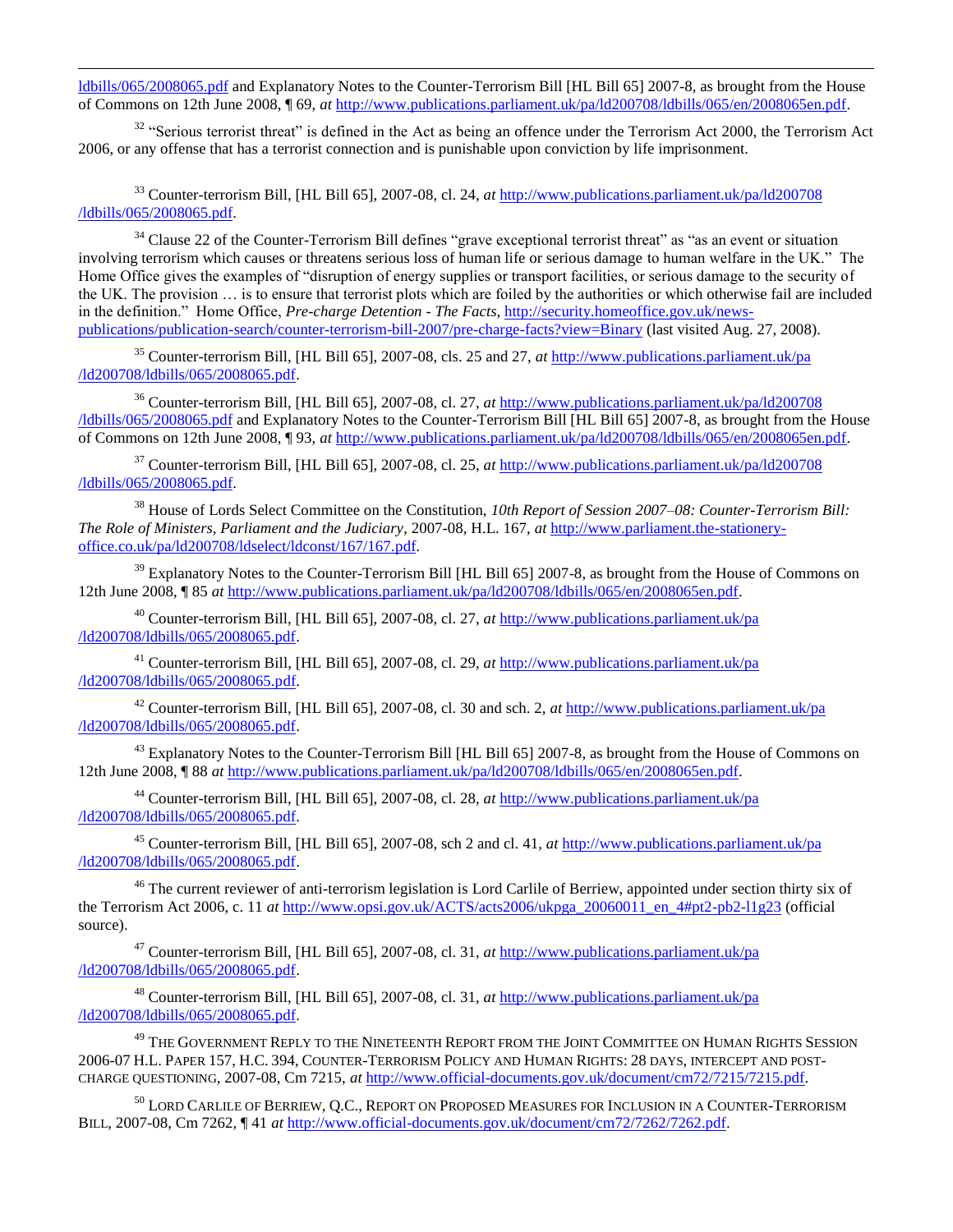<sup>51</sup> SECRETARY OF STATE FOR THE HOME DEPARTMENT ET AL, LEGISLATION AGAINST TERRORISM, 1998-99, Cm. 4178, ¶ 7.8.

<sup>52</sup> THE GOVERNMENT REPLY TO THE FOURTH REPORT FROM THE HOME AFFAIRS COMMITTEE SESSION 2005-06, H.C. 910, TERRORISM DETENTION POWERS, 2006-07, Cm 6906, at 3 *at* [http://www.official-documents.gov.uk/document/cm69/](http://www.official-documents.gov.uk/document/cm69/6906/6906.pdf)  [6906/6906.pdf.](http://www.official-documents.gov.uk/document/cm69/6906/6906.pdf)

53 LORD CARLILE OF BERRIEW, O.C., REPORT ON PROPOSED MEASURES FOR INCLUSION IN A COUNTER-TERRORISM BILL, 2007-08, Cm 7262, ¶ 45 *at* [http://www.official-documents.gov.uk/document/cm72/7262/7262.pdf.](http://www.official-documents.gov.uk/document/cm72/7262/7262.pdf)

<sup>54</sup> THE GOVERNMENT REPLY TO THE NINETEENTH REPORT FROM THE JOINT COMMITTEE ON HUMAN RIGHTS SESSION 2006-07 H.L. PAPER 157, H.C. 394, COUNTER-TERRORISM POLICY AND HUMAN RIGHTS: 28 DAYS, INTERCEPT AND POST-CHARGE QUESTIONING, 2007-08, Cm 7215, *at* [http://www.official-documents.gov.uk/document/cm72/7215/7215.pdf.](http://www.official-documents.gov.uk/document/cm72/7215/7215.pdf)

<sup>55</sup> Home Office, *Options for Pre-Charge Detention in Terrorist Cases*, July 2007, [http://security.homeoffice.gov.uk/news-publications/publication-search/counter-terrorism-bill-2007/pre-charge](http://security.homeoffice.gov.uk/news-publications/publication-search/counter-terrorism-bill-2007/pre-charge-detention.pdf?view=Binary)[detention.pdf?view=Binary](http://security.homeoffice.gov.uk/news-publications/publication-search/counter-terrorism-bill-2007/pre-charge-detention.pdf?view=Binary) referring to the case of Dhiren Barot. *See further* CPS, *Terrorist Sentenced for Conspiracy to Murder*, Nov. 2006, [http://www.cps.gov.uk/news/pressreleases/archive/2006/161\\_06.html.](http://www.cps.gov.uk/news/pressreleases/archive/2006/161_06.html)

<sup>56</sup> Home Office, *Options for Pre-Charge Detention in Terrorist Cases*, July 2007, [http://security.homeoffice.gov.uk](http://security.homeoffice.gov.uk/news-publications/publication-search/counter-terrorism-bill-2007/pre-charge-detention.pdf?view=Binary)  [/news-publications/publication-search/counter-terrorism-bill-2007/pre-charge-detention.pdf?view=Binary](http://security.homeoffice.gov.uk/news-publications/publication-search/counter-terrorism-bill-2007/pre-charge-detention.pdf?view=Binary) referring to the case of Dhiren Barot. *See further* CPS, *Terrorist Sentenced for Conspiracy to Murder*, Nov. 2006, [http://www.cps.gov.uk/news/pressreleases/archive/2006/161\\_06.html.](http://www.cps.gov.uk/news/pressreleases/archive/2006/161_06.html)

<sup>57</sup> BBC News, *Met chief warns over terror plots*, Oct. 9, 2007, [http://news.bbc.co.uk/1/hi/uk\\_politics/7035388.stm.](http://news.bbc.co.uk/1/hi/uk_politics/7035388.stm) 

<sup>58</sup> House of Commons Home Affairs Committee, *Terrorism Detention Powers: Fourth Report of Session* 2005–06, H.C. 910-I, ¶ 90 *at* [http://www.publications.parliament.uk/pa/cm200506/cmselect/cmhaff/910/91009.htm.](http://www.publications.parliament.uk/pa/cm200506/cmselect/cmhaff/910/91009.htm)

<sup>59</sup> Home Office, *Options for Pre-Charge Detention in Terrorist Cases*, July 2007, [http://security.homeoffice.gov.uk/news-publications/publication-search/counter-terrorism-bill-2007/pre-charge](http://security.homeoffice.gov.uk/news-publications/publication-search/counter-terrorism-bill-2007/pre-charge-detention.pdf?view=Binary)[detention.pdf?view=Binary](http://security.homeoffice.gov.uk/news-publications/publication-search/counter-terrorism-bill-2007/pre-charge-detention.pdf?view=Binary) referring to the case of Dhiren Barot. *See further* CPS, *Terrorist Sentenced for Conspiracy to Murder*, Nov. 2006, [http://www.cps.gov.uk/news/pressreleases/archive/2006/161\\_06.html.](http://www.cps.gov.uk/news/pressreleases/archive/2006/161_06.html)

<sup>60</sup> 8 July 2008, PARL. DEB., H.L. (5th ser.) (2008) 635.

 $^{61}$  The Government Reply to the Nineteenth Report from the Joint Committee on Human Rights Session 2006-07 H.L. PAPER 157, H.C. 394, COUNTER-TERRORISM POLICY AND HUMAN RIGHTS: 28 DAYS, INTERCEPT AND POST-CHARGE QUESTIONING, 2007-08, Cm 7215, *¶* 22 *at* [http://www.official-documents.gov.uk/document/cm72/7215/7215.pdf.](http://www.official-documents.gov.uk/document/cm72/7215/7215.pdf)

 $^{62}$  The GOVERNMENT REPLY TO THE NINETEENTH REPORT FROM THE JOINT COMMITTEE ON HUMAN RIGHTS SESSION 2006-07 H.L. PAPER 157, H.C. 394, COUNTER-TERRORISM POLICY AND HUMAN RIGHTS: 28 DAYS, INTERCEPT AND POST-CHARGE QUESTIONING, 2007-08, Cm 7215, *¶* 22 *at* [http://www.official-documents.gov.uk/document/cm72/7215/7215.pdf.](http://www.official-documents.gov.uk/document/cm72/7215/7215.pdf)

<sup>63</sup> House of Commons Library Research Paper, *Counter-Terrorism Bill Committee Stage Report Bill 100 of 2007-8*, Research Paper 08/52 June 2008 *at* <http://www.parliament.uk/commons/lib/research/rp2008/rp08-052.pdf>and LORD CARLILE OF BERRIEW, Q.C., REPORT ON PROPOSED MEASURES FOR INCLUSION IN A COUNTER-TERRORISM BILL, 2007-08, Cm 7262, ¶ 42 *at* [http://www.official-documents.gov.uk/document/cm72/7262/7262.pdf.](http://www.official-documents.gov.uk/document/cm72/7262/7262.pdf)

<sup>64</sup> Home Affairs Committee, *Fourth Report of Session 2005-06, Terrorism Detention Powers*, HC 910-I, ¶ 143 and THE GOVERNMENT REPLY TO THE FOURTH REPORT FROM THE HOME AFFAIRS COMMITTEE SESSION 2005-6, H.C. 910, TERRORISM DETENTION POWERS, 2006-07, Cm. 6906, ¶ 35, *at* [http://www.official](http://www.official-documents.gov.uk/document/cm69/6906/6906.pdf)[documents.gov.uk/document/cm69/6906/6906.pdf.](http://www.official-documents.gov.uk/document/cm69/6906/6906.pdf) 

<sup>65</sup> Home Affairs Select Committee, *First Report, The Government's Counter-Terrorism Proposals,* 2007-08, HC 43-I, *at* [http://www.parliament.the-stationery-office.co.uk/pa/cm200708/cmselect/cmhaff/43/43i.pdf.](http://www.parliament.the-stationery-office.co.uk/pa/cm200708/cmselect/cmhaff/43/43i.pdf) 

<sup>66</sup> Home Affairs Select Committee, *First Report, The Government's Counter-Terrorism Proposals,* 2007-08, HC 43-I, *at* [http://www.parliament.the-stationery-office.co.uk/pa/cm200708/cmselect/cmhaff/43/43i.pdf.](http://www.parliament.the-stationery-office.co.uk/pa/cm200708/cmselect/cmhaff/43/43i.pdf) 

<sup>67</sup> LORD CARLILE OF BERRIEW, Q.C., REPORT ON PROPOSED MEASURES FOR INCLUSION IN A COUNTER-TERRORISM BILL, 2007-08, Cm 7262, ¶ 42 *at* [http://www.official-documents.gov.uk/document/cm72/7262/7262.pdf.](http://www.official-documents.gov.uk/document/cm72/7262/7262.pdf)

<sup>68</sup> LORD CARLILE OF BERRIEW, Q.C., REPORT ON PROPOSED MEASURES FOR INCLUSION IN A COUNTER-TERRORISM BILL, 2007-08, Cm 7262, ¶ 45 *at* [http://www.official-documents.gov.uk/document/cm72/7262/7262.pdf.](http://www.official-documents.gov.uk/document/cm72/7262/7262.pdf)

<sup>69</sup> THE GOVERNMENT REPLY TO THE TWENTY-FOURTH REPORT FROM THE JOINT COMMITTEE ON HUMAN RIGHTS SESSION 2005-06 HL PAPER 240, HC 1574, COUNTER-TERRORISM POLICY AND HUMAN RIGHTS: PROSECUTION AND PRE-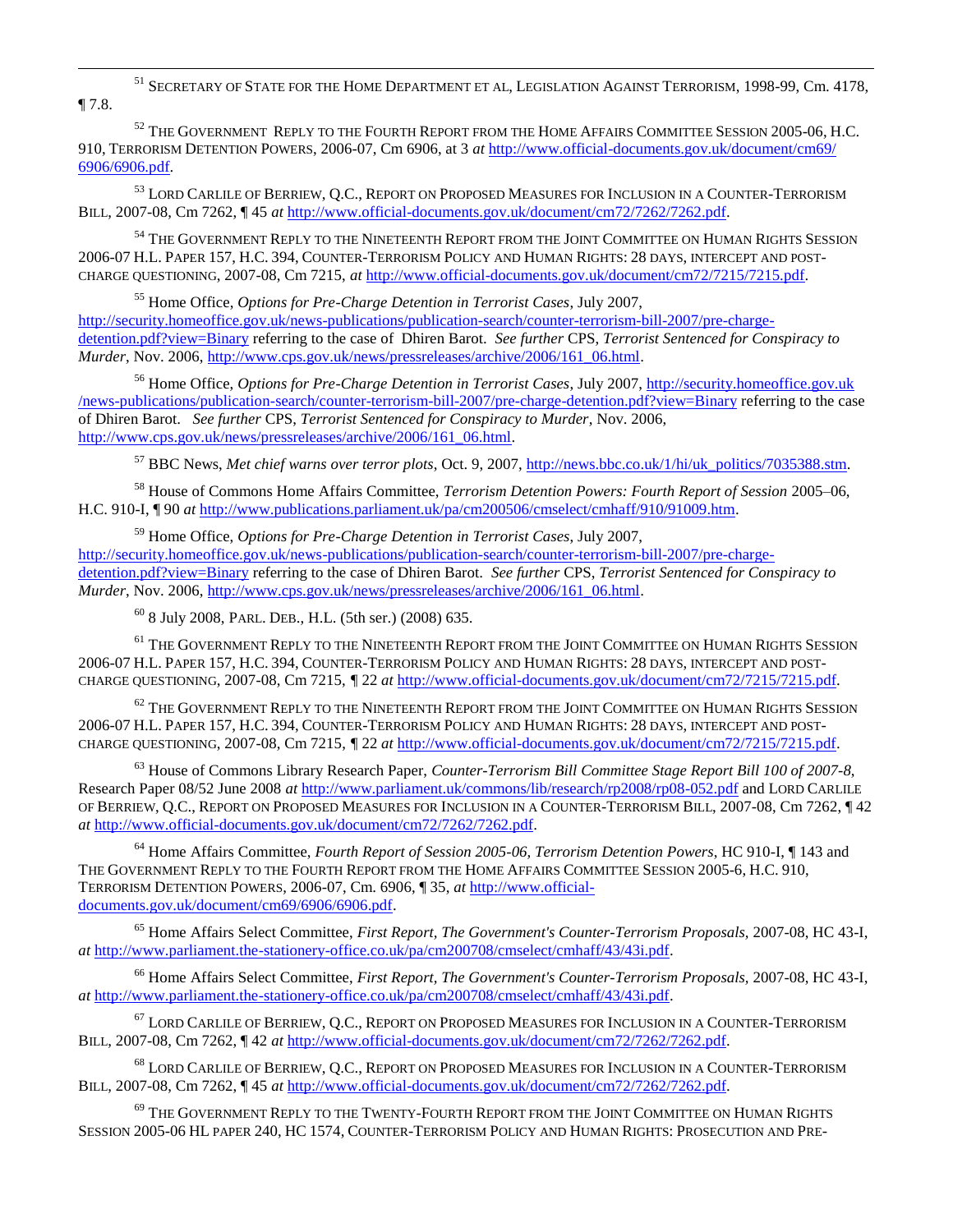CHARGE DETENTION, 2006-07, Cm. 6920, *at* [http://www.official-documents.gov.uk/document/cm69/6920/6920.pdf.](http://www.official-documents.gov.uk/document/cm69/6920/6920.pdf)

 $^{70}$  The Government Reply to the Nineteenth Report from the Joint Committee on Human Rights Session 2006-07 H.L. PAPER 157, H.C. 394, COUNTER-TERRORISM POLICY AND HUMAN RIGHTS: 28 DAYS, INTERCEPT AND POST-CHARGE QUESTIONING, 2007-08, Cm 7215, *¶* 22 *at* [http://www.official-documents.gov.uk/document/cm72/7215/7215.pdf.](http://www.official-documents.gov.uk/document/cm72/7215/7215.pdf)

<sup>71</sup> 8 July 2008, PARL. DEB., H.L. (5th ser.) (2008) 640.

<sup>72</sup> 8 July 2008, PARL. DEB., H.L. (5th ser.) (2008) 636.

<sup>73</sup> House of Lords Select Committee on the Constitution, *Tenth Report, Counter-Terrorism Bill: The Role of Ministers, Parliament and the Judiciary*, 2007-08, H.L. 167 *at* [http://www.publications.parliament.uk/pa/ld200708/ldselect/ldconst/167/167.pdf.](http://www.publications.parliament.uk/pa/ld200708/ldselect/ldconst/167/167.pdf)

<sup>74</sup> Joint Committee on Human Rights, *Twenty First Report, Counter–Terrorism Policy and Human Rights (Eleventh Report): 42 Days and Public Emergencies*, 2007-08, H.L. 116/H.C. 635 *at* http://www.publications.parliament.uk/pa/it200708/itselect/itrights/116/11605.htm#a2.

<sup>75</sup> House of Lords Select Committee on the Constitution, *Tenth Report, Counter-Terrorism Bill: The Role of Ministers, Parliament and the Judiciary*, 2007-08, H.L. 167, ¶ 32 *at* [http://www.publications.parliament.uk/pa/ld200708/ldselect/ldconst/167/167.pdf.](http://www.publications.parliament.uk/pa/ld200708/ldselect/ldconst/167/167.pdf)

<sup>76</sup> *Id.* 

<sup>77</sup> Joint Committee on Human Rights, *Ninth Report, Counter-Terrorism Policy and Human Rights (Eighth Report): Counter-Terrorism Bill*, 2007-8, H.L. 50/H.C. 199 ¶ 13 *at* [http://www.publications.parliament.uk/pa/jt200708/jtselect/jtrights/50/50.pdf.](http://www.publications.parliament.uk/pa/jt200708/jtselect/jtrights/50/50.pdf) 

<sup>78</sup> 8 July 2008, PARL. DEB., H.L. (5th ser.) (2008) 637.

<sup>79</sup> House of Lords Select Committee on the Constitution, *Tenth Report, Counter-Terrorism Bill: The Role of Ministers, Parliament and the Judiciary*, 2007-08, H.L. 167 *at* [http://www.publications.parliament.uk/pa/ld200708/ldselect/ldconst/167/167.pdf.](http://www.publications.parliament.uk/pa/ld200708/ldselect/ldconst/167/167.pdf)

<sup>80</sup> House of Lords Select Committee on the Constitution, *Tenth Report, Counter-Terrorism Bill: The Role of Ministers, Parliament and the Judiciary*, 2007-08, H.L. 167 *at* [http://www.publications.parliament.uk/pa/ld200708/ldselect/ldconst/167/167.pdf.](http://www.publications.parliament.uk/pa/ld200708/ldselect/ldconst/167/167.pdf)

<sup>81</sup> House of Lords Select Committee on the Constitution, *Tenth Report, Counter-Terrorism Bill: The Role of Ministers, Parliament and the Judiciary*, 2007-08, H.L. 167 *at* [http://www.publications.parliament.uk/pa/ld200708/ldselect/ldconst/167/167.pdf.](http://www.publications.parliament.uk/pa/ld200708/ldselect/ldconst/167/167.pdf)

<sup>82</sup> House of Lords Select Committee on the Constitution, *Tenth Report, Counter-Terrorism Bill: The Role of Ministers, Parliament and the Judiciary*, 2007-08, H.L. 167 *at* [http://www.publications.parliament.uk/pa/ld200708/ldselect/ldconst/167/167.pdf.](http://www.publications.parliament.uk/pa/ld200708/ldselect/ldconst/167/167.pdf)

<sup>83</sup> Joint Committee on Human Rights, *Ninth Report, Counter-Terrorism Policy and Human Rights (Eighth Report): Counter-Terrorism Bill*, 2007-8, H.L. 50/H.C. 199 ¶ 13 *at* [http://www.publications.parliament.uk/pa/jt200708/jtselect/jtrights/50/50.pdf.](http://www.publications.parliament.uk/pa/jt200708/jtselect/jtrights/50/50.pdf) 

<sup>84</sup> House of Lords Select Committee on the Constitution, *Tenth Report, Counter-Terrorism Bill: The Role of Ministers, Parliament and the Judiciary*, 2007-08, H.L. 167, ¶ 43 *at* [http://www.publications.parliament.uk/pa/ld200708/ldselect/ldconst/167/167.pdf.](http://www.publications.parliament.uk/pa/ld200708/ldselect/ldconst/167/167.pdf)

<sup>85</sup> Joint Committee on Human Rights, *Ninth Report, Counter-Terrorism Policy and Human Rights (Eighth Report): Counter-Terrorism Bill*, 2007-8, H.L. 50/H.C. 199 ¶ 20 *at* http://www.publications.parliament.uk/pa/it200708/itselect/itrights/50/50.pdf.

<sup>86</sup> Explanatory Notes to the Counter-Terrorism Bill [HL Bill 65] 2007-8, as brought from the House of Commons on 12th June 2008, ¶ 306, *at* [http://www.publications.parliament.uk/pa/ld200708/ldbills/065/en/2008065en.pdf.](http://www.publications.parliament.uk/pa/ld200708/ldbills/065/en/2008065en.pdf)

 $87$  In another government report on pre-charge detention the use of habeas corpus was considered to be insignificant "to the debate about judicial control over extensions of detention time" as the judicial review mechanisms provided in Part fifty four of the Civil Procedure Rules are considered to be a "more effective means of challenging detention." House of Lords Select Committee on the Constitution, *Tenth Report, Counter-Terrorism Bill: The Role of Ministers, Parliament and the Judiciary*, 2007-08, H.L. 167, ¶ 47 *at* [http://www.publications.parliament.uk/pa/ld200708/ldselect/ldconst/167/167.pdf.](http://www.publications.parliament.uk/pa/ld200708/ldselect/ldconst/167/167.pdf)

<sup>88</sup> Saadi v UK, Application no. 13229/03, 29 January 2008,